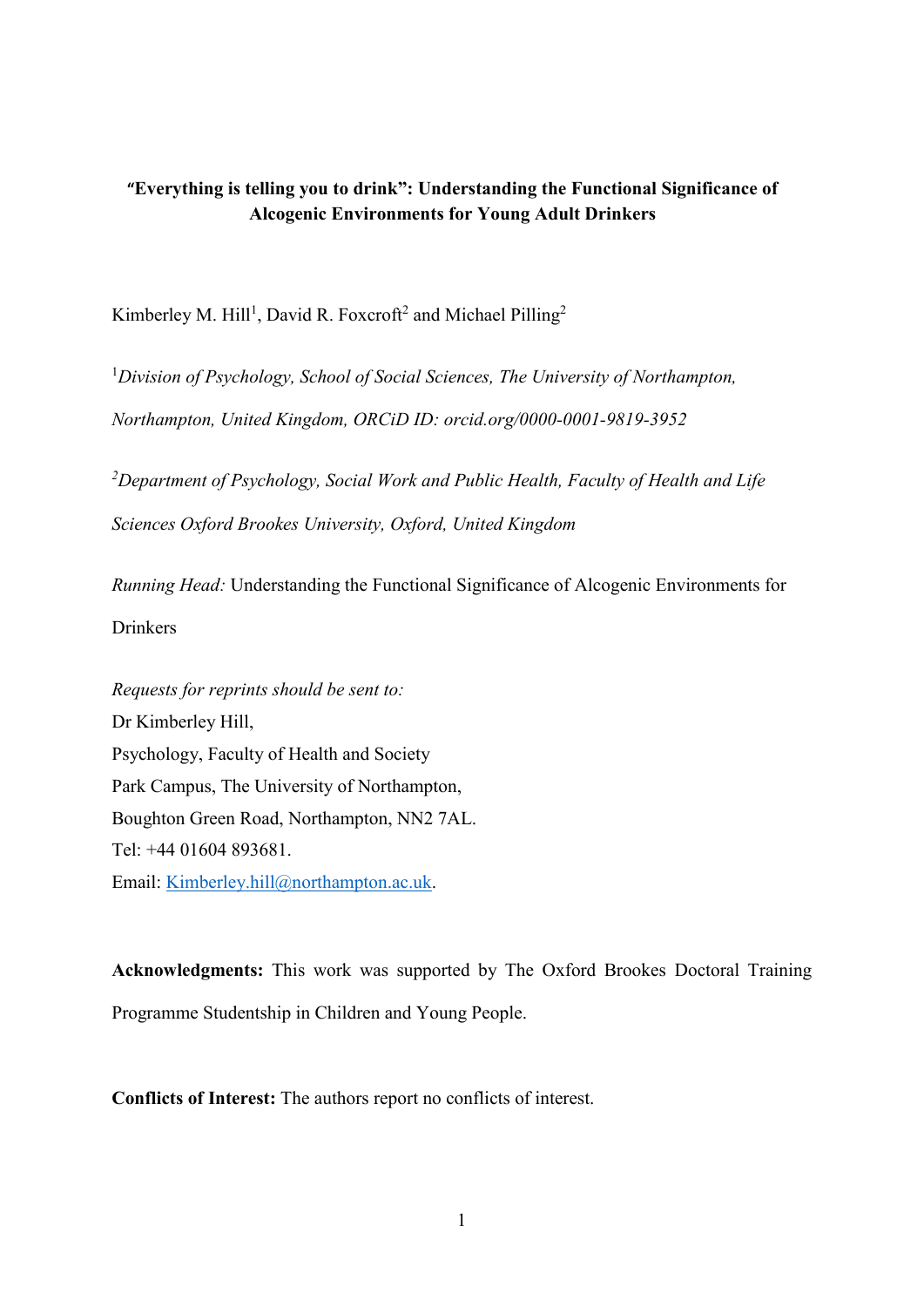# **"Everything is telling you to drink": Understanding the Functional Significance of Alcogenic Environments for Young Adult Drinkers**

#### **Abstract**

Background: Dominant approaches to understanding alcohol consumption and preventing misuse focus on cognitive antecedents of drinking behaviour. However, these approaches are not only limited, but ignore wider contextual factors. Adopting an ecological approach, this paper considers the functional significance of alcogenic environments from the perspectives of individual drinkers, based on the availability of alcohol-related affordances.

Method: Twelve undergraduate students aged 18-30, with a range of self-reported drinking behaviours virtually navigated a range of drinking environments during photoelicitation interviews. Participants individually described drinking contexts in terms of the form and function-based characteristics that they believed promoted and/or inhibited their alcohol consumption.

Results: Interpretative phenomenological analysis revealed the meaning drinking environments had for drinkers, based on their experiences. For participants, alcohol consumption was related to accessibility, communicating with others, consuming food, grasping items, furniture availability, watching or listening to entertainment, advertisement placement, premise décor and alternative action opportunities.

Conclusions: Focusing on the functional significance of drinking contexts may be more conducive to understanding contextual factors which may promote or prohibit alcohol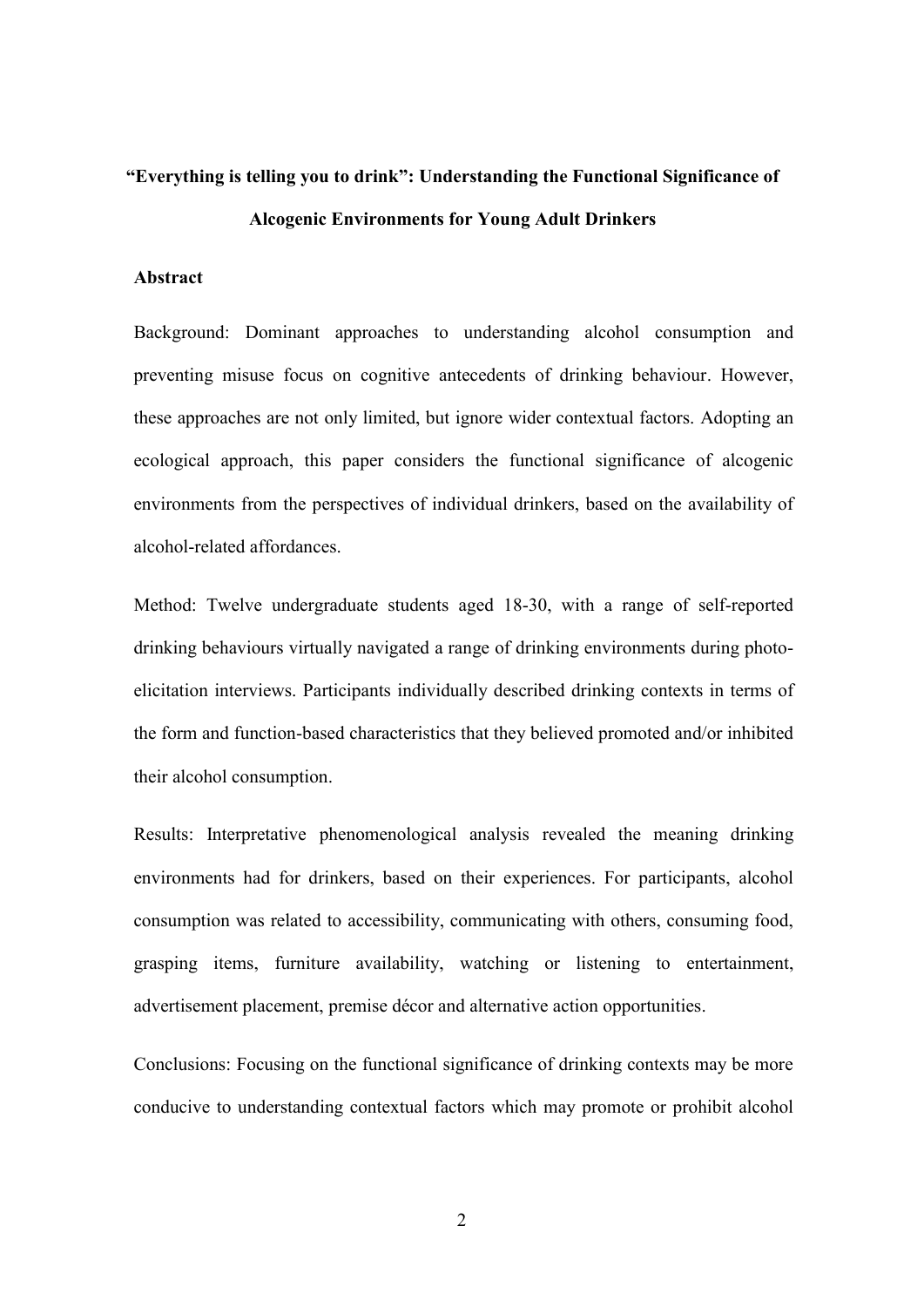consumption. The extent that alcohol-related affordances are linked with excessive consumption and alcohol-related problems merits further study.

**Keywords**: Alcohol; affordances; photo-elicitation; interpretative phenomenological analysis; health behaviour.

**Word Count:** 4,990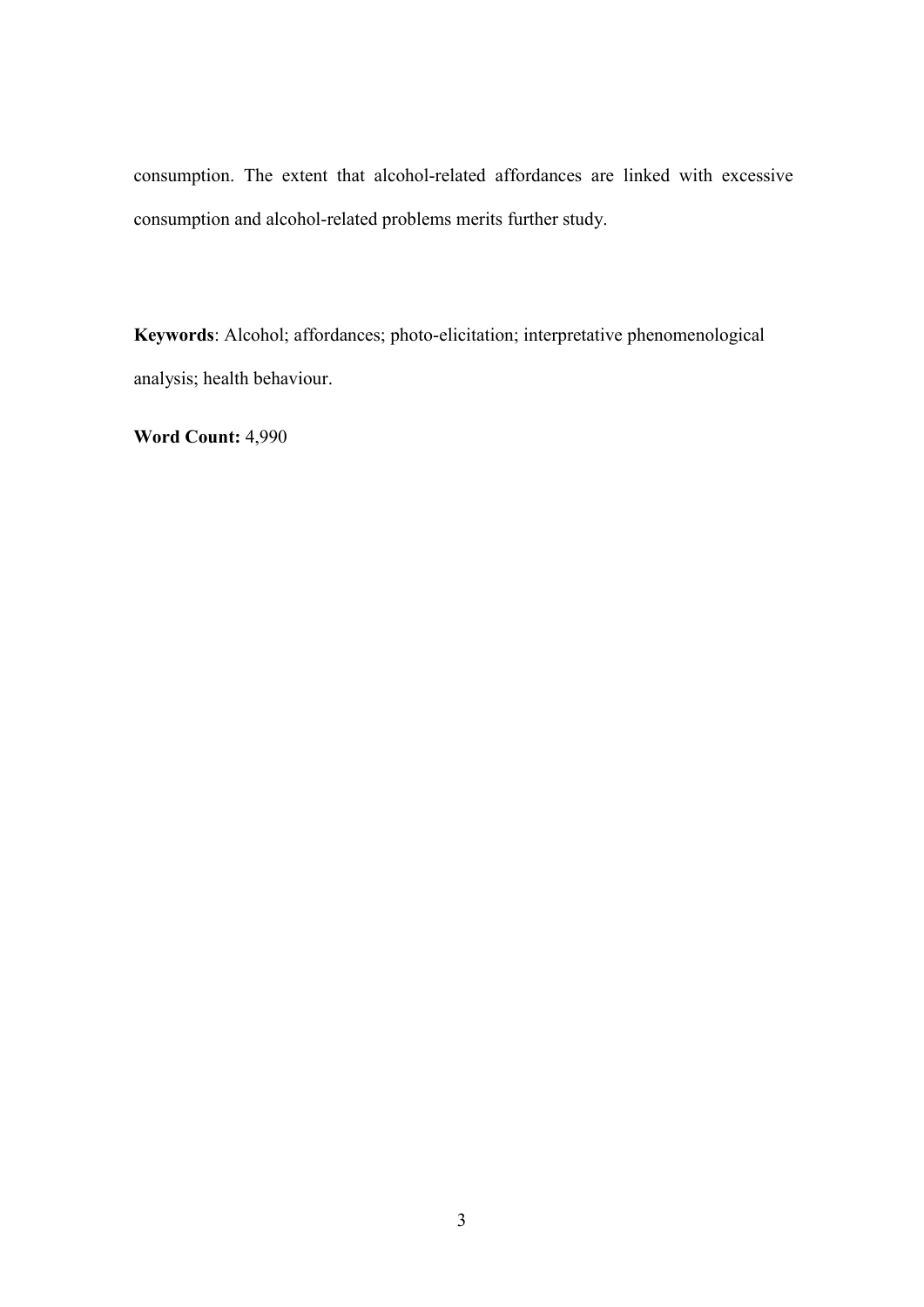#### **1. Introduction**

Alcohol misuse is a public health concern, particularly for young people who continue to drink to hazardous levels [\(Office for National Statistics, 2017\)](#page--1-0). Alcohol consumption is typically understood in terms of psychological determinants, or preceding cognitive attributes. Much prevention work attempts to moderate drinking behaviour by warning individuals about health risks and harms of excessive consumption. Social cognitive models based on these notions, such as The Theory of Reasoned Action and Planned Behaviour [\(Fishbein & Ajzen, 1975\)](#page--1-1), aim to alter attitudes, intentions or beliefs to prevent problematic consumption. Unfortunately, the limited effectiveness of prevention approaches based on these principles has been both striking and disappointing for prevention scientists [\(Babor et al., 2010;](#page--1-2) [Hill, Pilling, & Foxcroft, 2017;](#page--1-3) [Marteau, Ogilvie,](#page--1-4)  [Roland, Suhrcke, & Kelly, 2011; Sniehotta, Presseau, & Araújo-Soares, 2014](#page--1-4) ; [Webb &](#page--1-5)  [Sheeran, 2006\)](#page--1-5).

Alcohol consumption is a complex behaviour both embodied by drinkers and embedded in material and social contexts. By ignoring the role of environmental or ecological factors, many prevention approaches do not consider what drinking contexts afford, or how they are imbued with meaning for drinkers. Existing research provides rich descriptions of meaning-making around alcohol and drinking cultures [\(de Visser & Smith, 2007;](#page--1-6) [Griffin,](#page--1-7)  [Szmigin, Bengry-Howell, Hackley, & Mistral, 2012;](#page--1-7) [Lyons, McCreanor, Goodwin, &](#page--1-8)  [Barnes, 2017;](#page--1-8) [Nicholls, 2012;](#page--1-9) [Room & Mäkelä, 2000\)](#page--1-10). Many features of these so-called *alcogenic environments*, such as their geospatial distribution and other alcohol-related characteristics, have also been linked to hazardous alcohol consumption (e.g. [Babor et al.,](#page--1-2)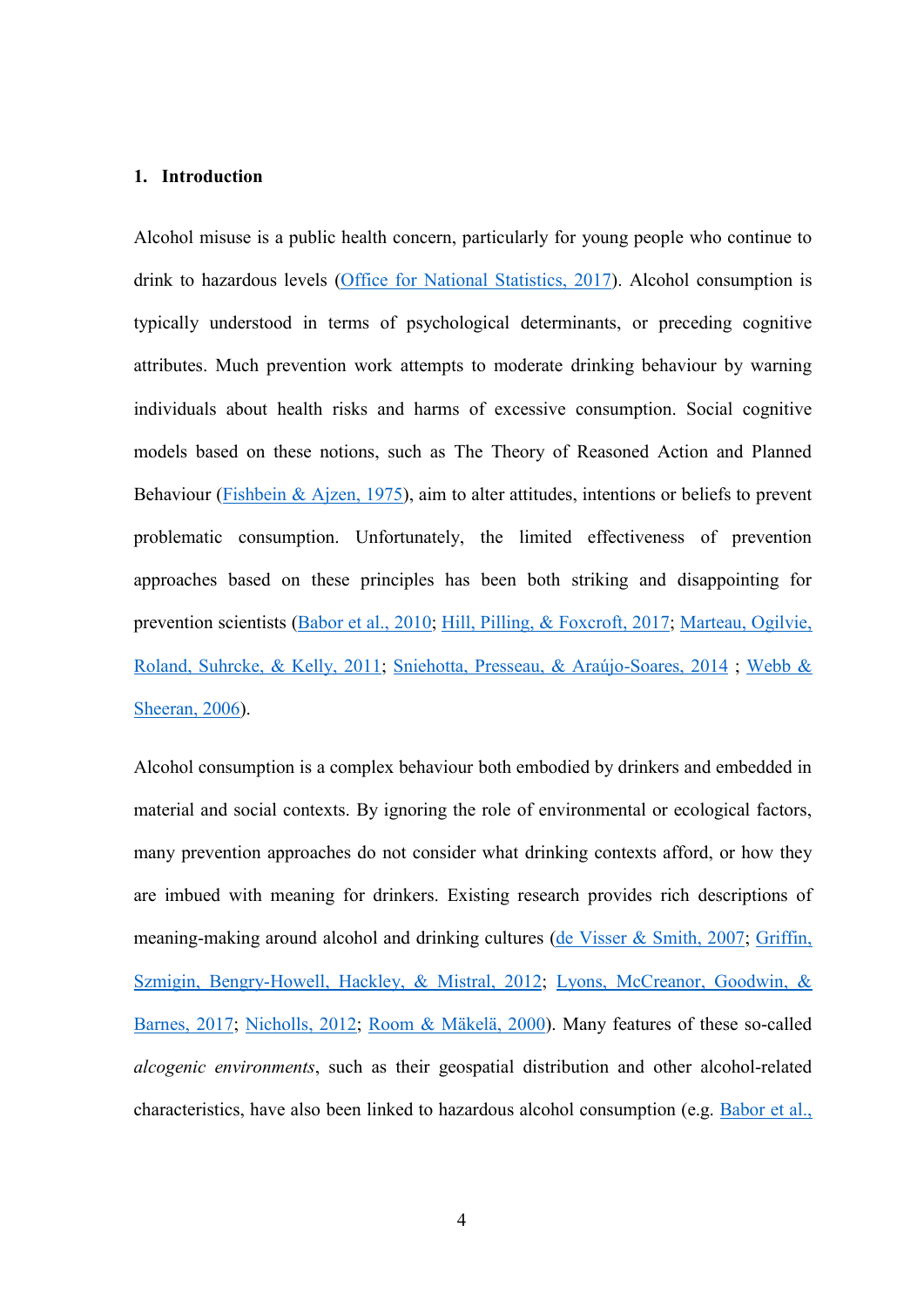[2010;](#page--1-2) [Huckle, Huakau, Sweetsur, Huisman, & Casswell, 2008;](#page--1-9) [Kypri, Cronin, & Wright,](#page--1-11)  [2005;](#page--1-11) [Livingston, 2011;](#page--1-12) [Toomey et al., 2012\)](#page--1-3). It is important to consider these alternative drinking determinants because alcoholic drinking behaviour may be as much determined by environmental as it is psychological complexity.

Gibson's [\(1979\)](#page--1-13) affordance construct provides a means of studying alcogenic environments, specifically the inter-connectedness of psychological and environmental determinants of alcohol use. For Gibson and other ecological psychologists, individuals directly pick up the function that objects and other individuals serve for action when navigating their environments. These opportunities for action (*affordances*) are available when specific characteristics of environments (*occurrences)* and the capabilities of individuals (*effectivities)* are sufficient for the action to be carried out [\(Turvey, Shaw, Reed, & Mace, 1981\)](#page--1-14).

Affordances have been used to illustrate the functional significance of children's play environments, with important design implications [\(Heft, 1988,](#page--1-15) [2001\)](#page--1-16). While limited work applies affordances to the social domain, canonical affordances, or the normative uses of objects within our environments, can be used to predict certain types of social behaviours [\(Costall, 2012;](#page--1-17) [Lyons et al., 2017;](#page--1-8) [Marsh, Richardson, & Schmidt, 2009;](#page--1-18) [van Dijck, 2013\)](#page--1-19). Despite limited use in the prevention field so far, understanding the relations between drinkers, drinking behaviour and drinking contexts could illustrate the functional significance of rich and complex alcogenic environments, while identifying features that may lead to increased, or problematic consumption.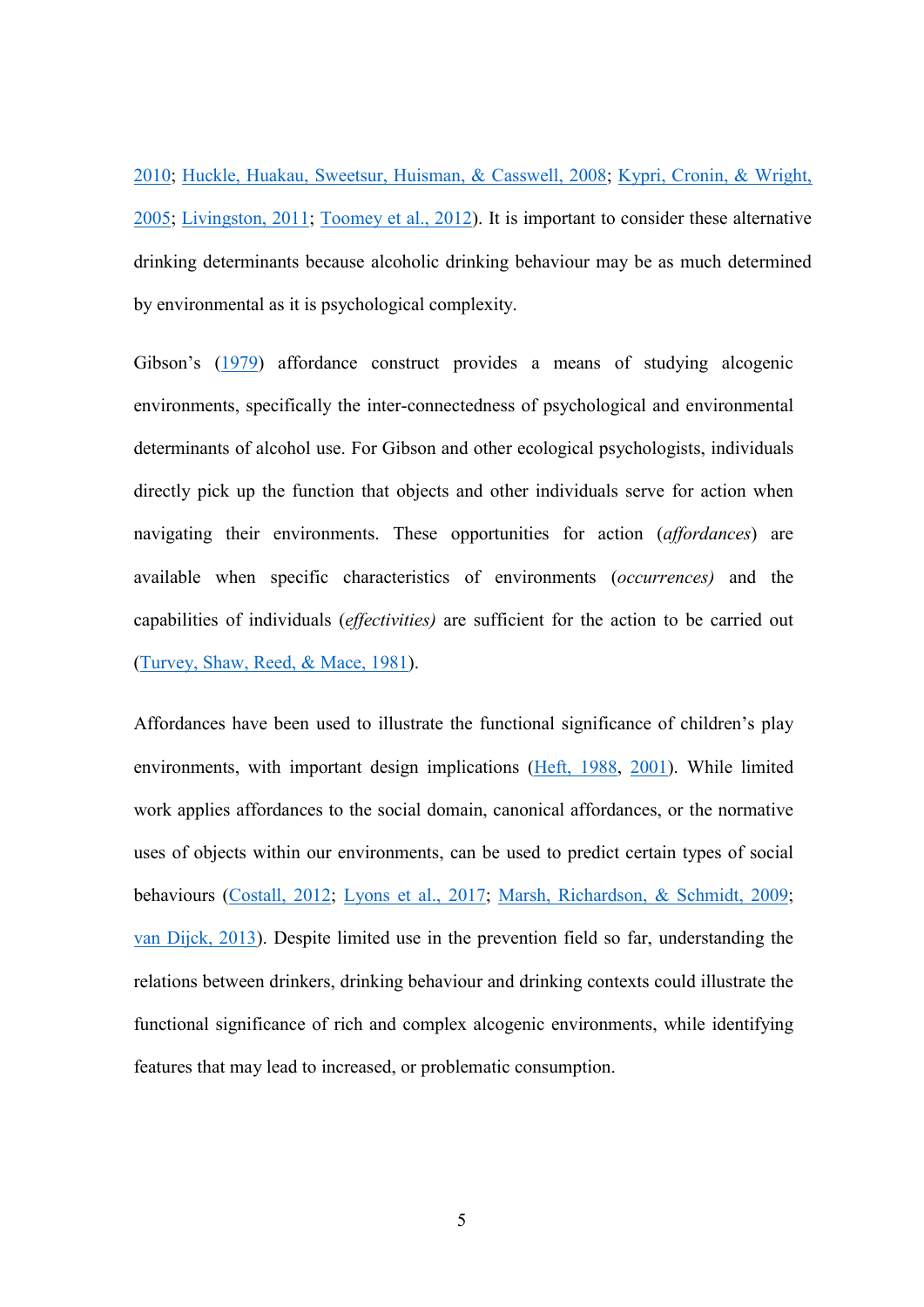Our previous research illustrates how the use of direct, non-participant observation and a functional coding framework highlights aspects of on-licensed premises which appear to extend or restrict consumption opportunities [\(Hill, 2014\)](#page--1-20). Alcohol-related affordances promoting consumption included graspable features, such as limited small drinks containers, while playable features, such as games machines, appeared to inhibit it. While this work provides a useful taxonomy for analysing alcogenic contexts, nonparticipant observation does not provide an insight into the meaning of these environments for drinkers. The current study aimed to understand how a range of drinkers relate to and give meaning to the functional contexts where they consume alcohol, from their own perspectives.

## **2. Methods**

This research had full approval from the Oxford Brookes Research Ethics Committee (No. 120660).

#### *2.2 Sampling Approach*

Twelve English-speaking Oxford Brookes undergraduate students, aged 18-30 years, 10 females and 2 males, were recruited through a Participant Panel. Before the study, participants were asked to self-report their drinking behaviour on an average night out, by selecting one or more of the following categories: light drinker (1-3 drinks), moderate drinker (4-7 drinks) and heavy drinker (8+ drinks). Participants were allowed to select more than one category if they felt this would better reflect their drinking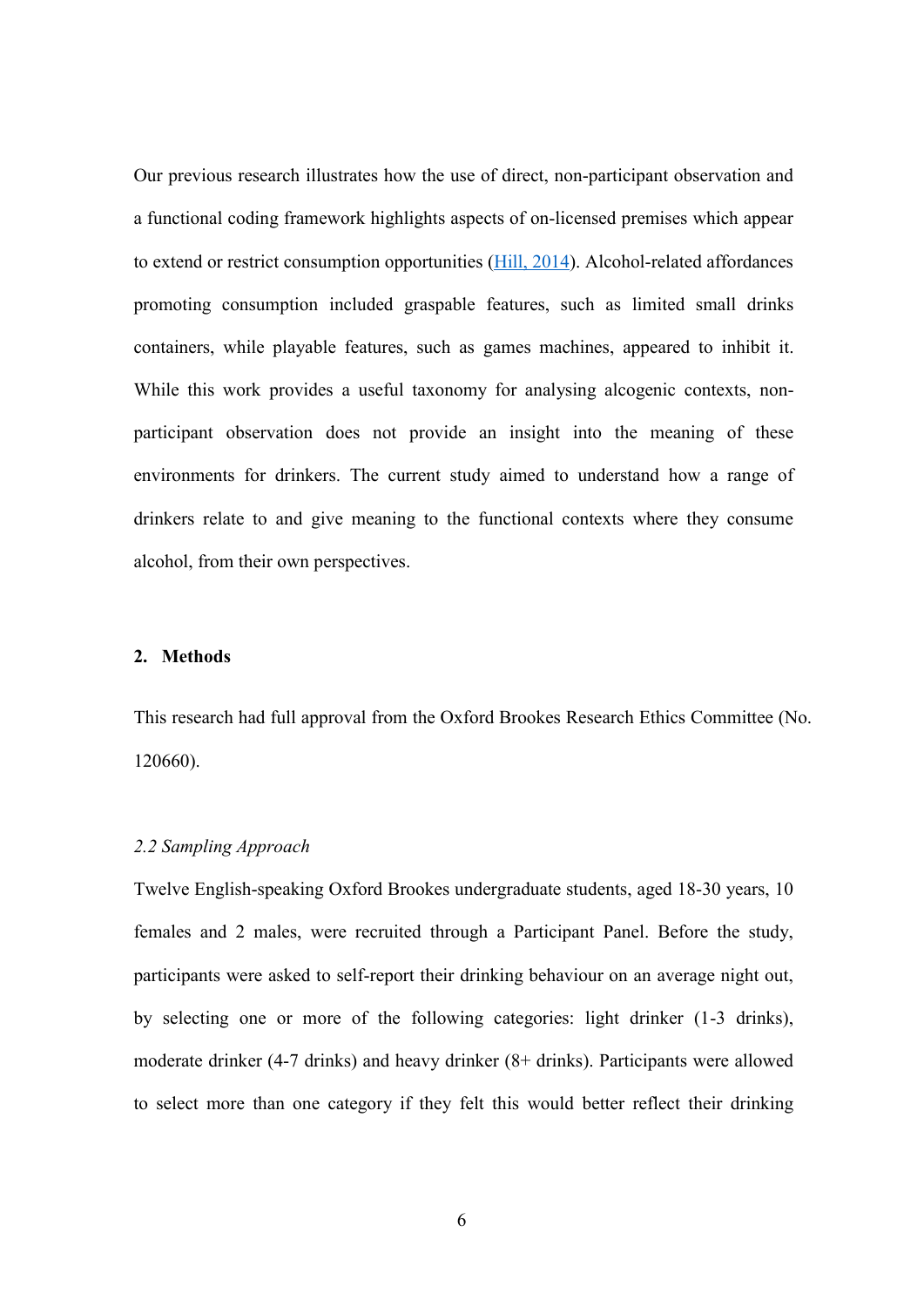behaviour and were instructed that one drink referred to the equivalent of a pint of beer, or a glass of wine. The final sample included 3 light drinkers, 1 light-moderate, 5 moderate and 3 moderate-heavy drinkers.

#### *2.3. Procedure and Interview*

Fifty high-definition visual scenes were used to represent different areas of licensed premises. Written permission was obtained for the taking of these photographs from two public houses, three bars and two nightclubs. An independent assessor agreed the final set of photographs were unidentifiable and representative. Participants were initially shown an example of a public house dining area and given full instructions.

Semi-structured photo-elicitation interviews lasted approximately one hour. Each scene was displayed individually on a computer screen and navigated by participants using a computer mouse and zoom function. Participants were asked to think aloud, providing form-based descriptions, (e.g. "what can you *see*?"), followed by the function for their drinking behaviour (e.g. "what would you *do*?"). Other follow-up questions were based on participants' responses (e.g. "describe a time you did this?"). Participants were also asked if they wanted to add anything not represented by the photographs.

#### *2.4 Analytic Approach*

Interviews were recorded, transcribed and coded using Interpretative Phenomenological Analysis (IPA), which is a flexible, reflexive idiographic phenomenology [\(Smith, 1995;](#page--1-21) [Smith, Jarman, & Osborn, 1999\)](#page--1-22). As affordances are the necessary components of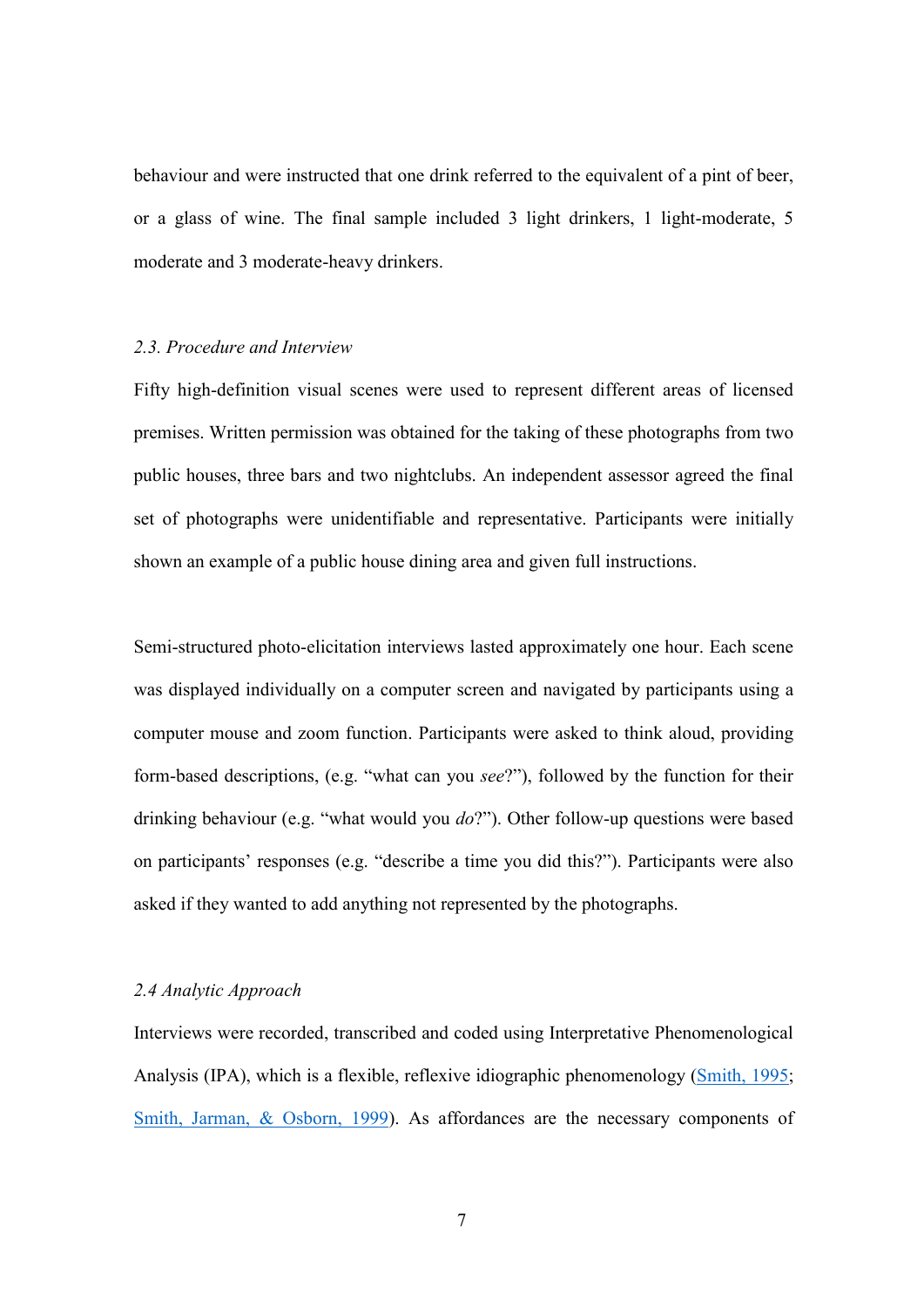immediate experience, ecological psychologists regard phenomenology a viable theoretical framework for investigating individual-environment relations [\(Good, 2007;](#page--1-23) [Heft, 2003;](#page--1-4) [Husserl, 1970;](#page--1-8) [Merleau-Ponty, 1945\)](#page--1-24). As well as providing the appropriate ontological and epistemological underpinnings for this work, IPA was suitable for the current study because it goes beyond alternative approaches, such as thematic analysis, by specifying a range of interpretive elements and analytic procedures. This provided a rich understanding of each drinker's individual and unique experience within their drinking environments, which moved beyond the functional descriptions identified by previous research.

Data collection and primary analyses were carried out by the principal investigator. During coding, areas of the scene discussed by participants (occurrences) were grouped in relation to their function for behaviour (alcohol-related affordance). An in-depth, idiographic process was then utilised, whereby the researcher initially interpreted similar affordances from one account, before connecting themes with other cases. This meant that accounts were understood in terms of inter-subjectivity, or perspectives of more than one participant. Recurrent affordances endorsed by different types of drinkers were extracted and clustered as main and subordinate themes. During this secondary analysis, similarities and differences were identified by the principal investigator and another analyst from the research team.

## **3. Results**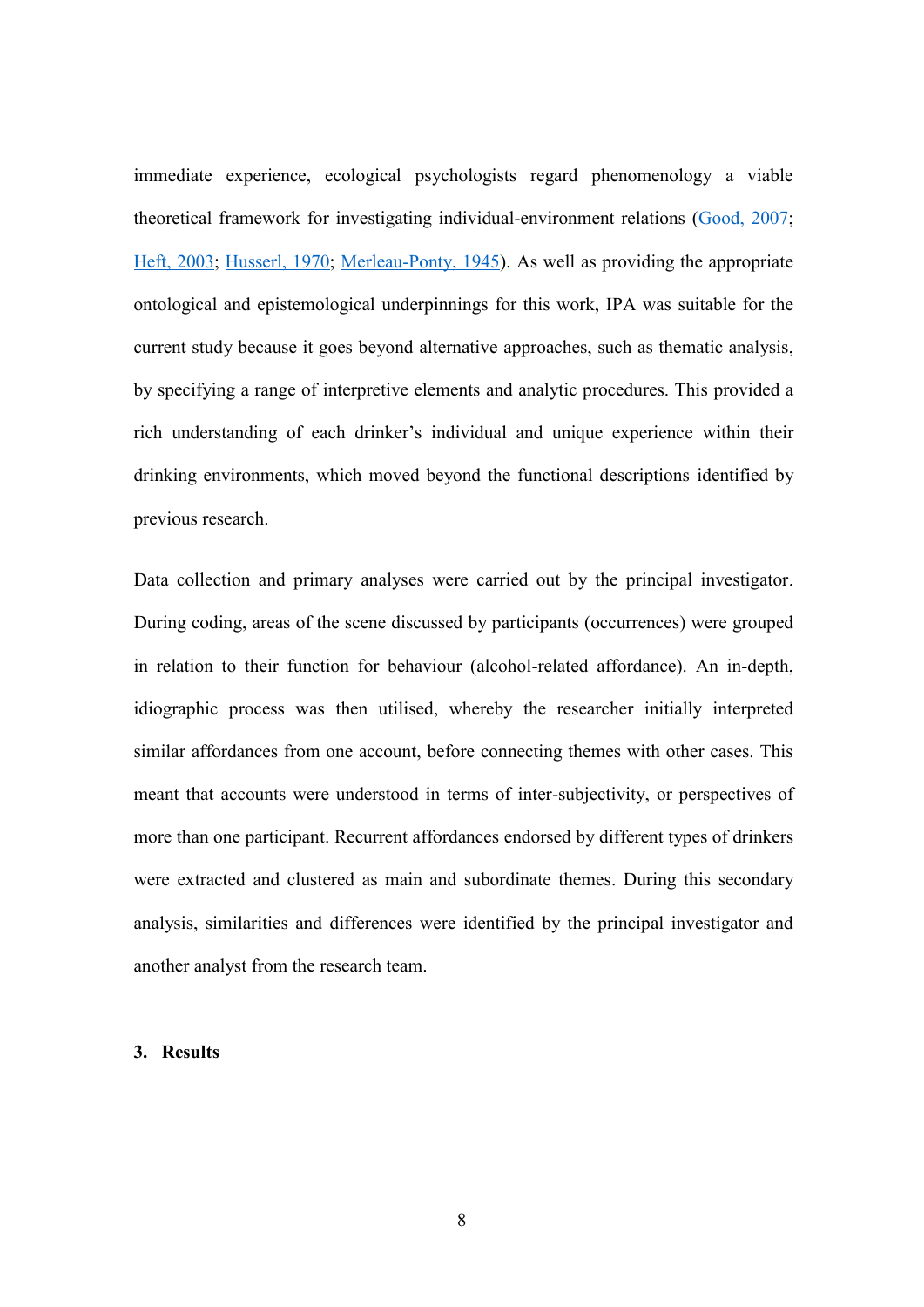The findings were compiled as a functional taxonomy of affordances and occurrences relevant to drinking behaviour. As illustrated in Table 1, main themes included: accessing alcohol; communicating with others; consuming food and drink; dancing to music; grasping objects; listening to sounds; playing, putting, sitting on and viewing objects. They are now described with illustrative quotes.

*[Insert Table 1 here]*

#### (a) Accessing Alcohol

*1. Bar Characteristics –* Most participants described how bar-related occurrences, such as length, proximity, few waiting patrons, and multiple serving staff afforded "easy access to drinks".

Heavier drinkers appeared to actively monitor visual scenes for these types of occurrences:

"There's no one serving, so I wouldn't go up to the bar…I'd wait until it went down…unless I was in a club 'cos there's a queue all the time and you've just got to go up and do it". (Female, aged 18, moderate-heavy drinker)

Moderate drinkers appeared to selectively adapt their behaviour, as they "buy more than one round in order to not have to queue again", which led them to "drink the two in the same time they drink the one" (Female, aged 20, moderate drinker).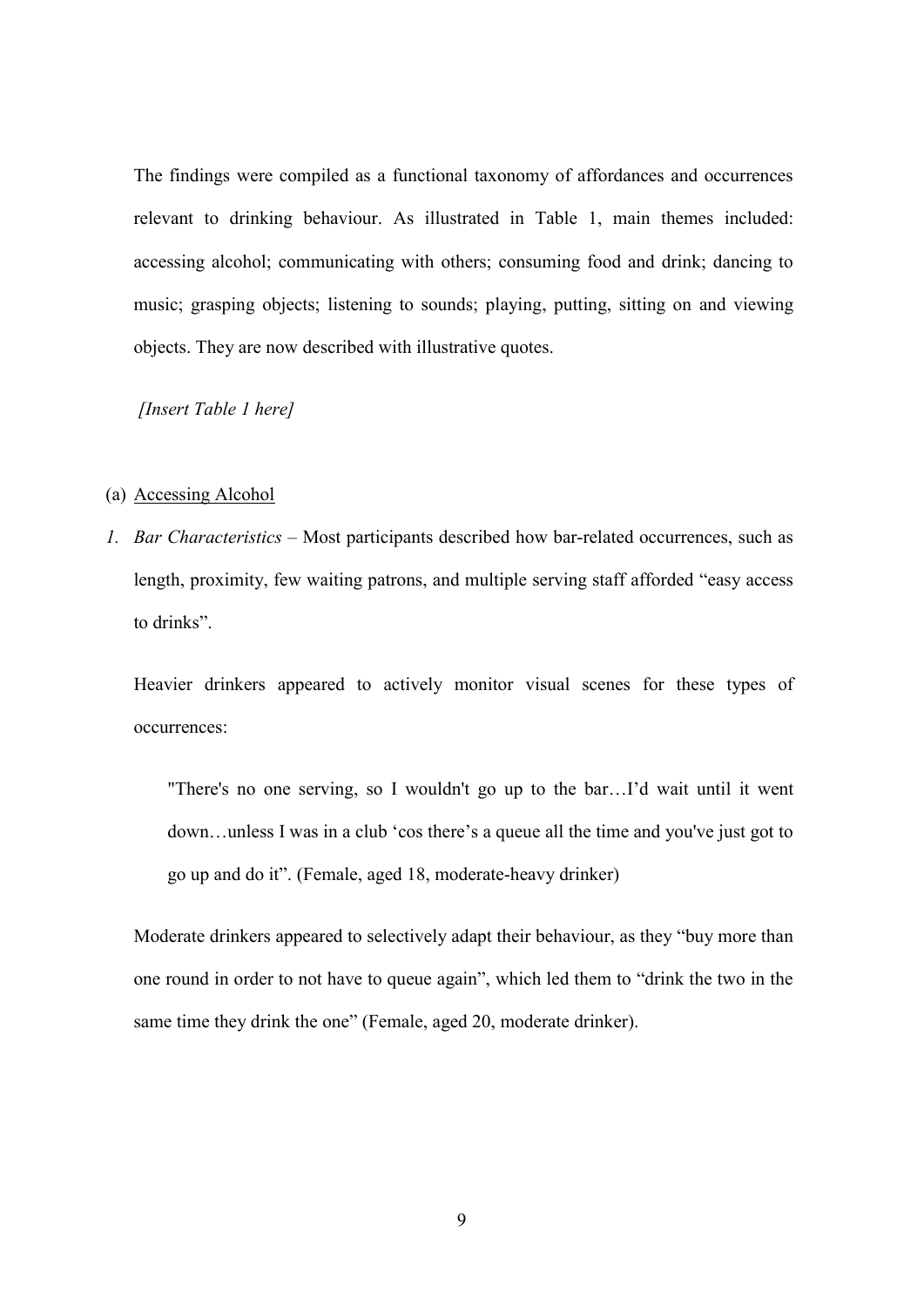Light-moderate drinkers appeared to be unconcerned about alcohol access, not "feeling like I need to drink to have a good time" (Female, aged 19, light-moderate drinker), whereas light drinkers were "less inclined to go" (Female, aged 18, light drinker) to the bar area in busier premises.

Regardless of drinker type, most participants described engaging in pre-loading behaviour before entering crowded premises. While this appeared to increase heavier drinkers' overall consumption, lighter drinkers explained:

"If I knew I was going to a place like that it would be a case of pre-drinking at home and then going out and not buying anything". (Female, aged 24, light drinker)

*2. Location –* Participants all described "moving" between premises. Geographically separate premises, appeared to impair alcohol access, making it impossible to "start the night and move on" (Male, aged 30, moderate drinker).

The availability of alternative opportunities for social action in one area was also important, as one participant stated: "in my home town…the younger people don't really have much to do other than going out to clubs" (Female, aged 22, moderate-heavy drinker).

*3. Regulations –* Regulation occurrences, such as security, were viewed negatively as "preventing" alcohol access, rather than increasing patron safety. Additionally, participants described it was "easy" to enter premises intoxicated and purchase "large quantities of low cost" alcohol (Male, aged 30, moderate drinker).

10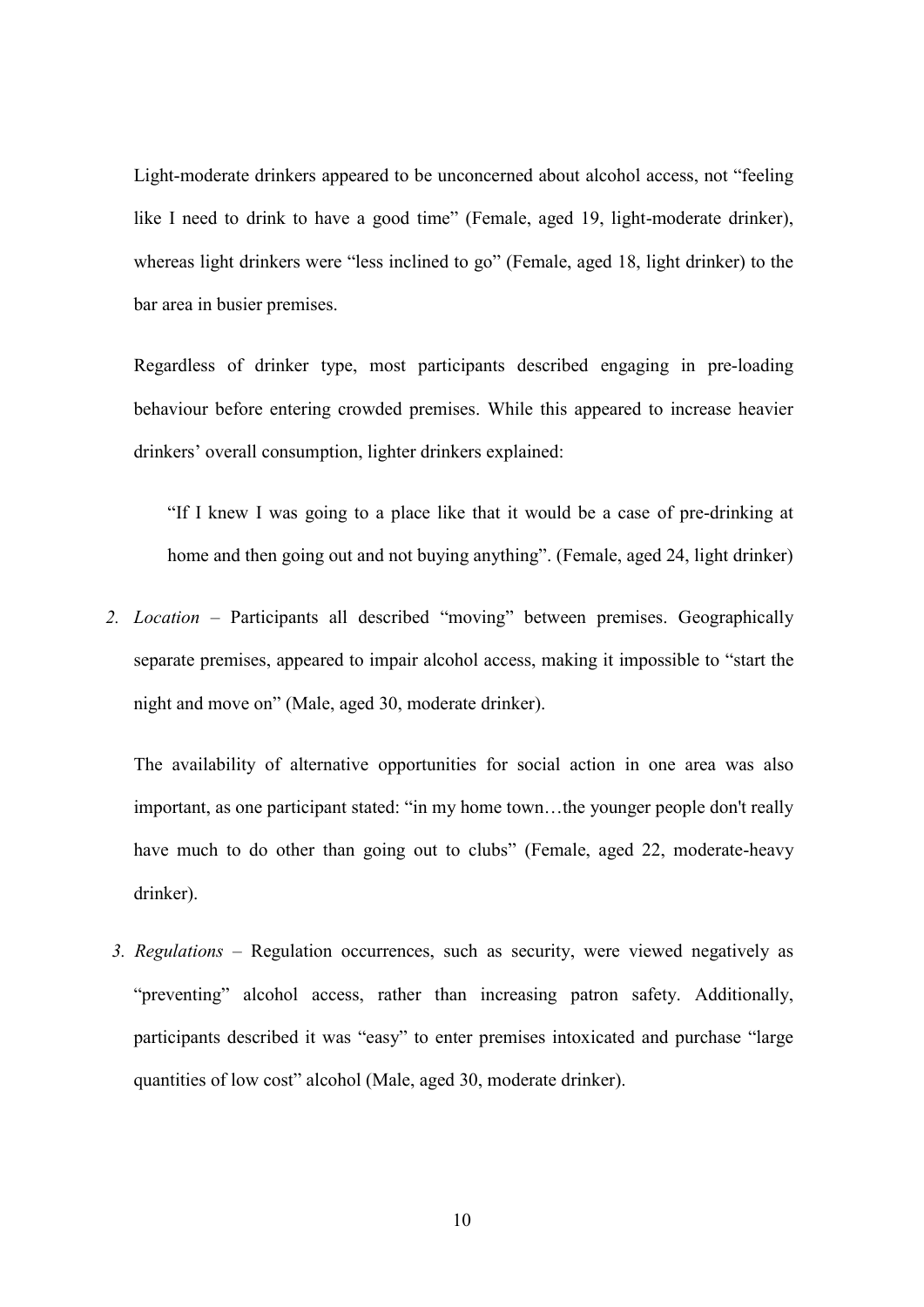'Drink Aware' logos and related messages, often provided by the alcohol industry as part of their corporate social responsibility, were not noticed by participants. Two participants suggested that these were "something you kind of become used to" (Female, aged 24, light drinker) and "wouldn't be paying much attention to" (Male, aged 30, moderate drinker). In contrast, two of the heaviest drinkers described how they prohibited consumption:

"It reminds you…of…being careful of your intake…you can get barred from places". (Male, aged 18, moderate-heavy drinker)

Two light drinkers suggested regulations might even increase alcohol intake. One explained how they "drink quite quickly" to join friends in alcohol prohibited smoking areas, then "come right back and buy another one…repeat the process" (Female, aged 24, light drinker). Another suggested that drinking warnings may endorse drinking opportunities, by reminding patrons "that they can drink" (Female, aged 18, light drinker).

*4. Time –* All participants suggested longer opening hours promoted alcohol access. Many moderate-heavy drinkers described actively seeking out these occurrences because it was "hard to find places...open that late" (Female, aged 21, moderate drinker). While premises "open during the daytime" extended drinking opportunities, social norms meant few participants drank in the daytime, due to the "after six pm rule" (Female, aged 21, moderate drinker), which suggests alcohol is normally only consumed after this time.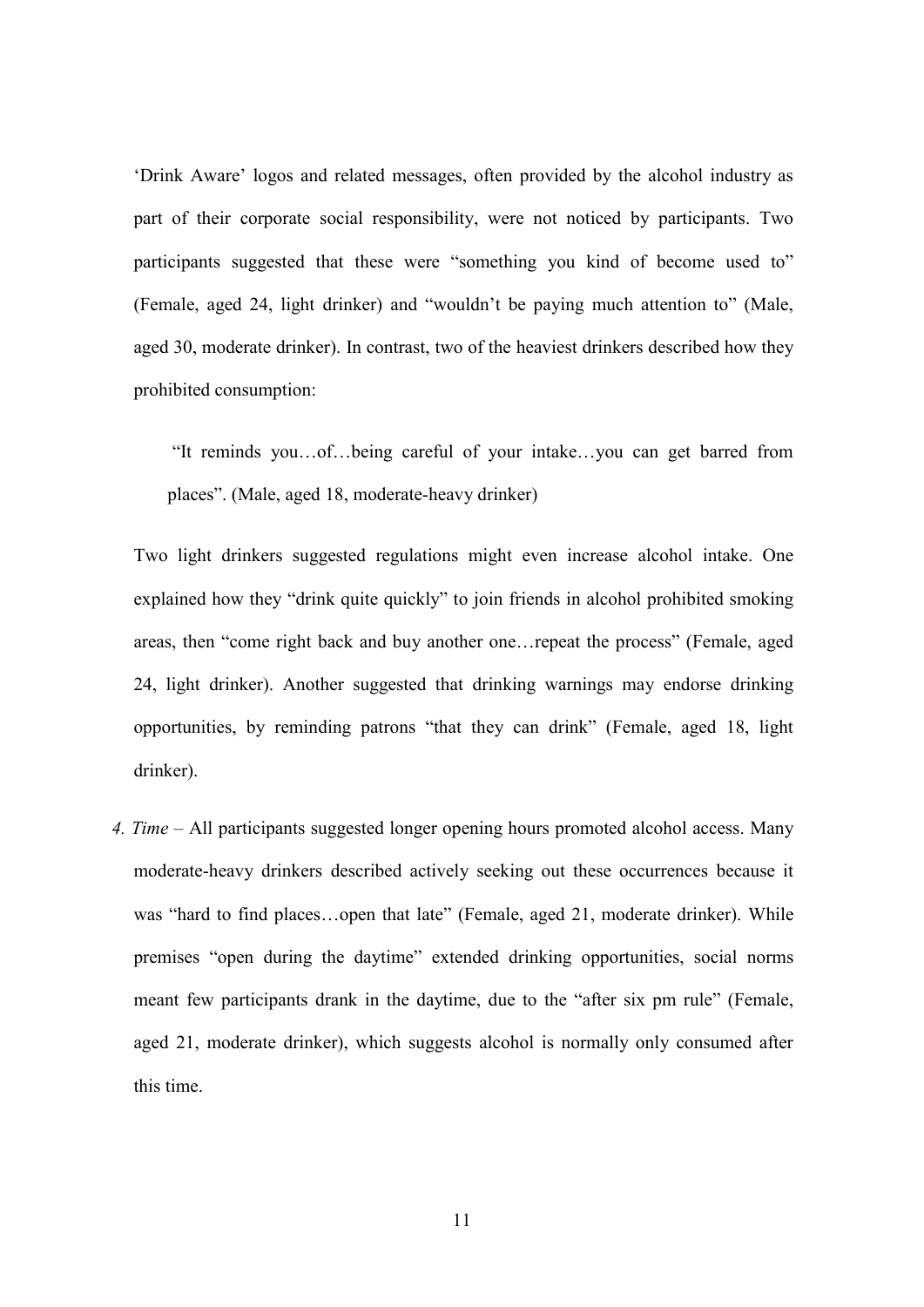#### (b) Communicating with Others

*1. Bar Staff:* Communicating with bar staff appeared to restrain drinking choices at the point-of-sale, as one described:

"It's all about alcohol…having had previously asked for coke and these people being like 'What?!'...I'd feel a bit like embarrassed or uncomfortable [ordering a soft drink]". (Female, aged 21, moderate drinker)

Younger drinkers appeared to welcome these types of occurrences, even if it was for more alcohol than intended:

"Say you're like me yeah, eighteen, and you don't go to bars all the time, you don't know about the whole menu, you, I might ask them what there is, what's good, what's not good…you'll be more inclined to buy it if they suggested it". (Female, aged 18, light drinker)

In contrast, older participants were not influenced by these social interactions:

"If anything it would make me purposely not do what they wanted me to do…if they were like trying to supersize me, I think like uh then uh I'd be really annoyed". (Female, aged 29, moderate drinker)

2. *Other Patrons –* All participants preferred environments affording "social interaction", or a shared sense of belonging, rather than "isolation", yet the mere presence of others appeared to restrict consumption opportunities. As one explained: "the more I talk…the less I'm drinking" (Female, aged 29, moderate drinker).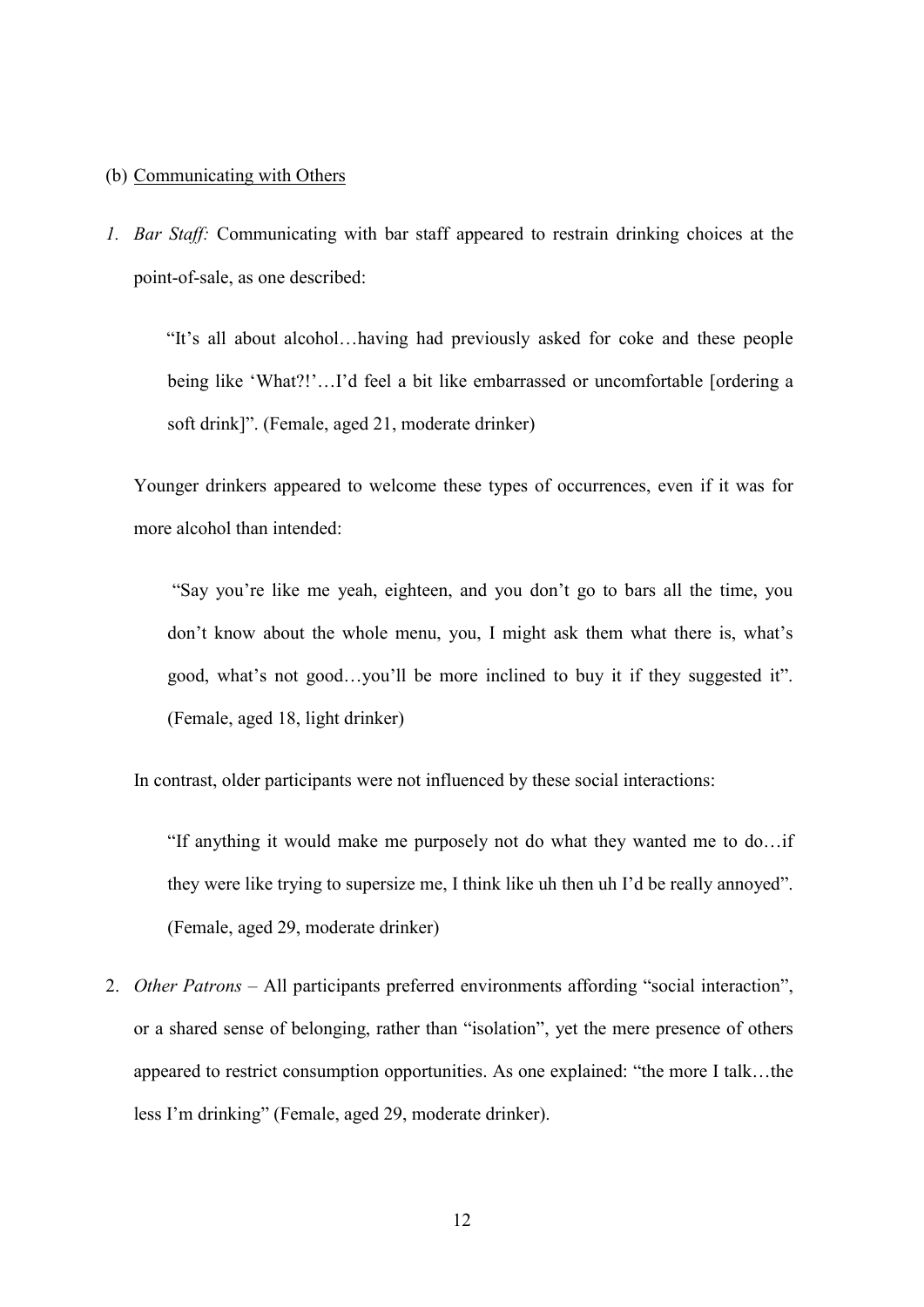For participants, the existence of others created a "pressure to always have a drink", as they felt like an "outcast if you were the only one without a drink in your hand" (Female, aged 21, moderate drinker). Group opportunities to effect drinking were reinforced by rituals, as it is "socially acceptable to just get rounds in when people finish" (Female, aged 20, moderate drinker). Some even admitted to ordering soft drinks with the appearance of "a vodka and coke" (Female, aged 20, moderate drinker) and reinforcing the drinking norm by responding negatively to non-drinkers: "What! You don't drink?" (Female, aged 22, moderate-heavy drinker).

Interestingly, taking up these normative, group action opportunities did not always involve increased alcohol consumption, as adhering to the behaviour of the group was important:

"If they were all drinking like coke and being quiet then, of course you'd…copy them too". (Female, aged 21, moderate drinker)

In contrast, older participants tended not to be influenced by others:

"Friends of mine have done it in the past, sometimes on purpose, sometimes not…they are like um that insist on you having a drink…on you at all times, really p\*\*\*\*\* me off". (Female, aged 29, moderate drinker)

3. *Patron Characteristics –* Participants preferred to share their drinking experiences with similar others (i.e. gender, age and drinking type) and associated different drinking contexts with different patron types. One explained: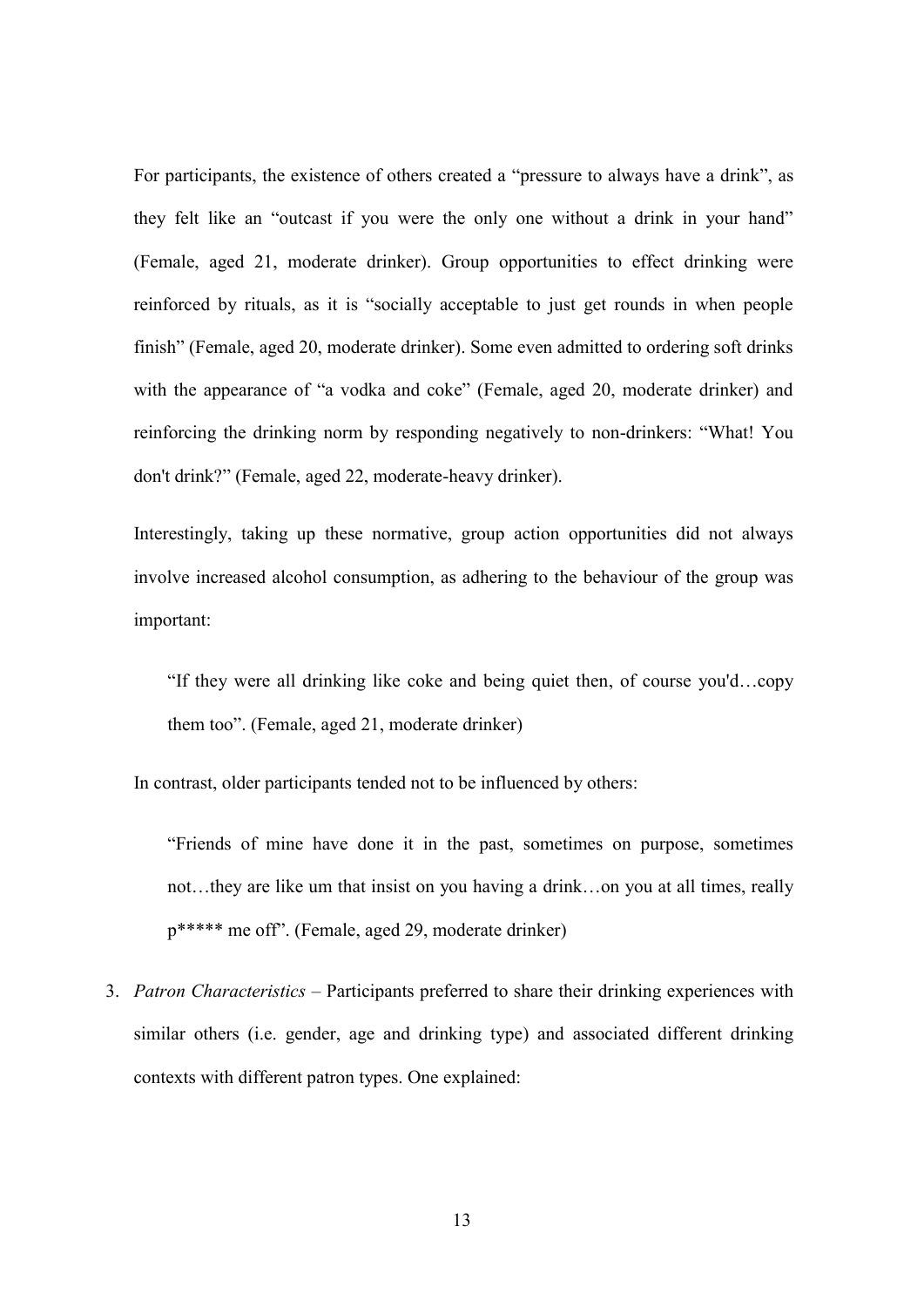"Old pubs…older people so I would probably be less likely to drink…I would feel a bit out of place… clubs and quite modern places where I am more likely to have a drink 'cos the crowd are only young…I feel more in place". (Male, aged 18, moderate-heavy drinker)

#### (c) Consuming Food and Drink

*1. Drinks Consumption and Availability:* Only one participant consumed the same beverage in every premise, stating that "by the time I've got to the bar I've already decided what I want to drink" (Male, aged 18, moderate-heavy drinker).

For many moderate drinkers, the act of "having a drink in your hand" appeared more important than what was consumed. These participants described selecting drinks quickly from visual bar displays, explaining:

"If you're not ready for someone to come and ask you your order…you just go with what is in your eye line". (Female, aged 20, moderate drinker)

All participants preferred premises where it was "easy to see what's what" and "there's a lot of choice", as "you're not like too pressured to have alcohol". However, when carbonated or energy drinks were viewed, many explained that these were a "mixer, not a drink you'd have on its own" (Female, aged 22, moderate drinker).

Participants were surprised that stronger alcoholic drinks tended to be "in your face" (Female, aged 21, moderate drinker). In contrast, non-alcoholic drinks were limited or "tucked away, obviously emphasising the alcoholic ones" (Female, aged 20, moderate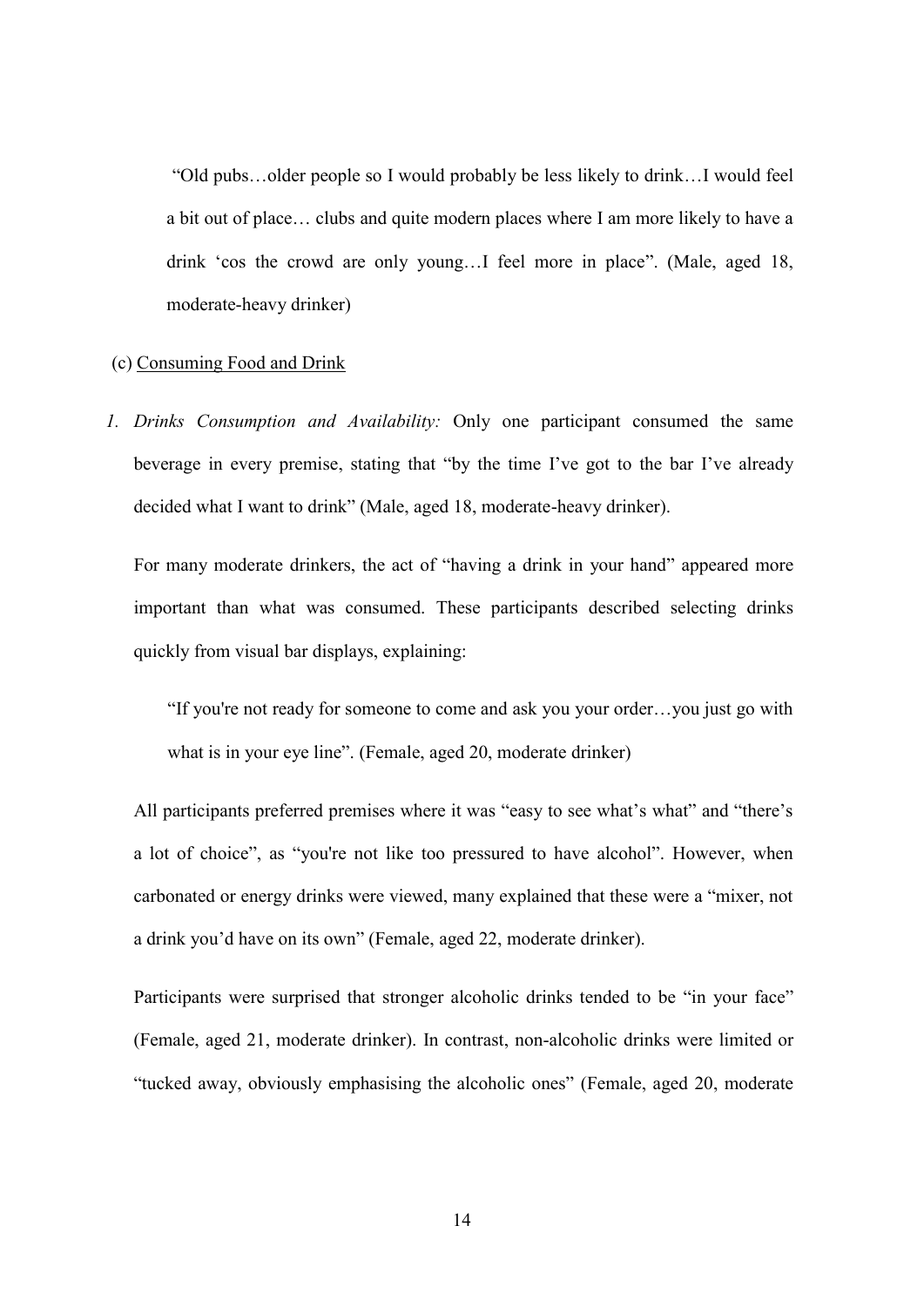drinker). This influenced behaviour, as one explained "you don't see any soft drinks and you're like…might as well just get an alcoholic drink" (Female, aged 19, moderate drinker).

*2. Food Consumption and Availability:* All participants viewed food consumption as a daytime behaviour, as "everybody would be drinking" in the evening. Approximately half of the sample described how, as another action opportunity, consuming food would "slow down" drinking behaviour, as it "occupies you" and makes consumption difficult (Female, aged 18, moderate-heavy drinker).

Some participants separated these behaviours, explaining that they "don't usually drink" when eating or would "change" the type of drink ordered (Female, aged 18, light drinker). One added:

"I'd be a bit annoyed that there were people just drinking around me, like I'd rather be in a separate eating area". (Female, aged 18, moderate-heavy drinker)

Other participants explained they would drink more "while waiting" for food, or described eating as a predecessor for excessive drinking. One explained: "you…need to line your stomach" with "hot food, starchy food, carbs" it will "help absorb the alcohol more…to drink more" (Female, aged 22, moderate-heavy drinker).

Table service was seen to inhibit consumption, as one participant explained: "if you got to go to the bar [to order food]…you're going to see all of the drinks and you're…more likely to buy them" (Female, aged 18, light drinker).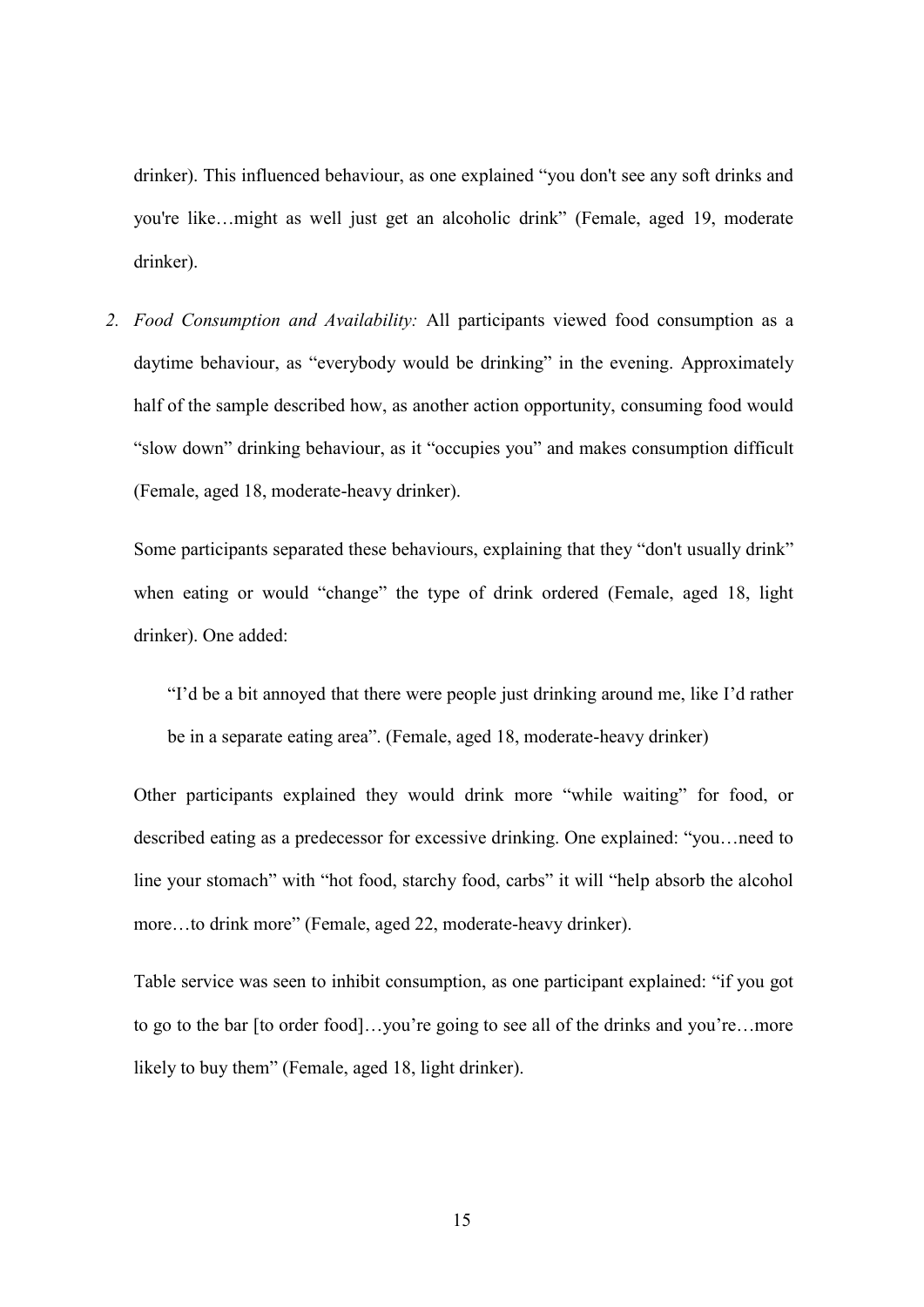#### (d) Dancing to Music

*1. Music:* Participants always recognised sparsely furnished dancing areas. Many lightmedium drinkers were happy to prioritise dancing over drinking, as: "you can't dance properly with a drink in your hand" (Female, aged 18, light drinker). One explained:

"You drink less because it's just a hassle sort of having a drink with people bumping into you and then often people get into fights about drinks being spilled over them". (Female, aged 20, moderate drinker)

Others suggested drinking and dancing "goes hand in hand" (Female, aged 21 moderate drinker), that they relied on drinking for hydration and "energy", or because they used alcohol to become "more confident about dancing" (Male, aged 30, moderate drinker). One participant explained that, while drinking would become more "sporadic", they would either "drink faster, so not to have a drink on the dance floor", or would have "less actual liquid but probably more alcohol…like shots" (Female, aged 29, moderate drinker).

#### (e) Grasping Objects (Grasp-able)

*1. Drinks Containers:* Participants recognised the "shapes" and "colours" of drinks grasped by patrons in the scenes. Participants explained that transparent containers "with measurements" helped to monitor consumption, allowing them to see they had "drunk all that". However, many acknowledged that "small, medium and large" drinks containers were rarely available in premises.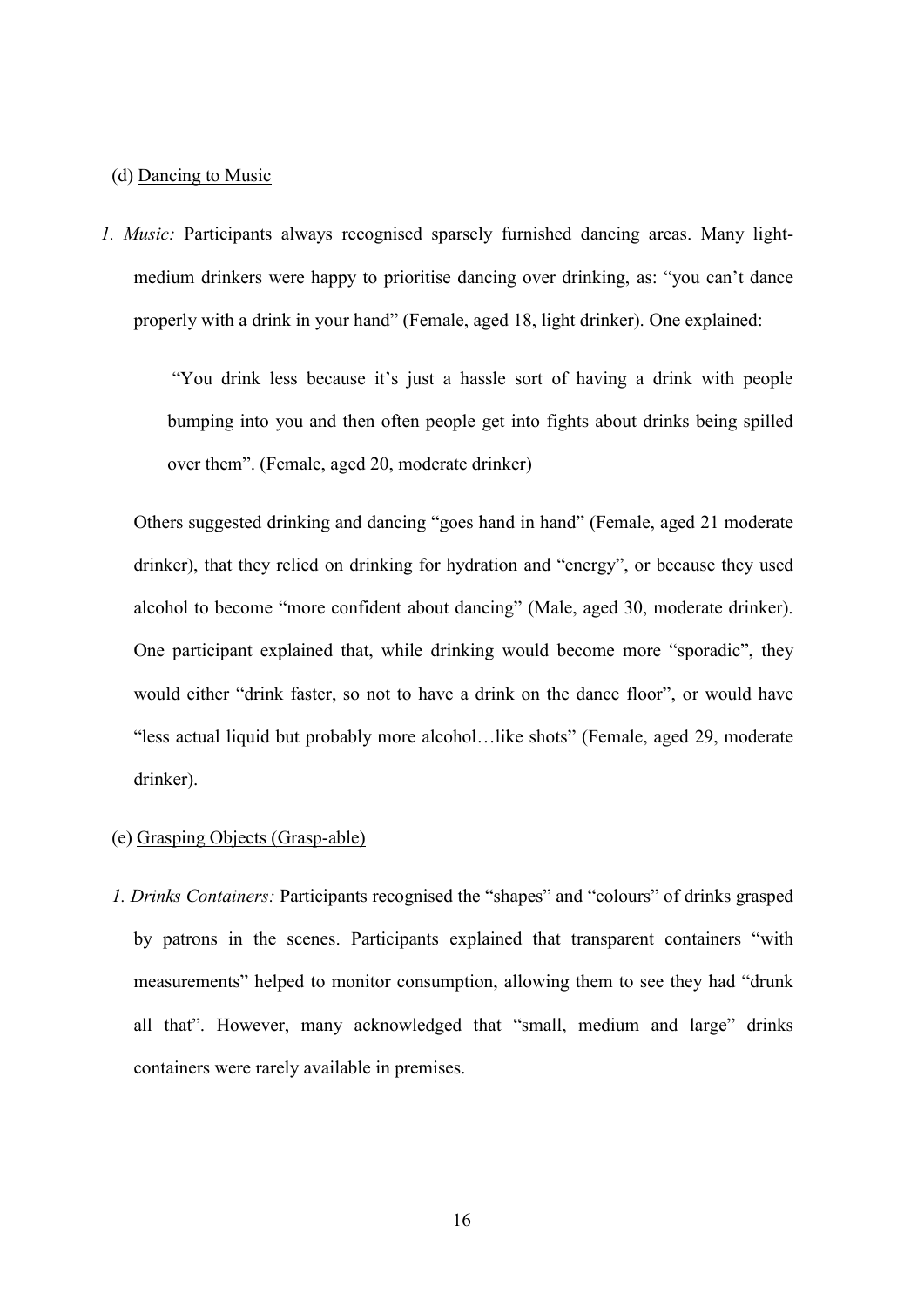Participants all suggested they drank more quickly when grasping drinks, as one explained: "If you are holding it…you automatically drink without thinking" (Female, aged 29, moderate drinker). Many also felt obliged to "have to drink" the entire contents of their drink, even if they had purchased more alcohol than intended.

Many of the heaviest drinkers described purchasing larger, novel or uncommon drinks, so that their alcohol consumption was not interrupted:

"The buckets…they are quite novel…you can get a large drink with a lot of alcohol in it and take it away and not have to worry about queuing up at the bar again for a while". (Male, aged 18, moderate-heavy drinker)

In contrast, moderate drinkers explained why they often consumed these sharing drinks by themselves:

"People will often buy one for like themselves…you don't feel comfortable saying oh we'll share a pitcher, so people buy one for themselves and drink more". (Female, aged 20, moderate)

*2. Food Utensils:* Food accessories were viewed as providing "a potential to eat" and dictated normative behaviour. When these were available, many light-moderate drinkers explained that they would be on "restaurant mode" and not "rowdy". This would inhibit consumption, as: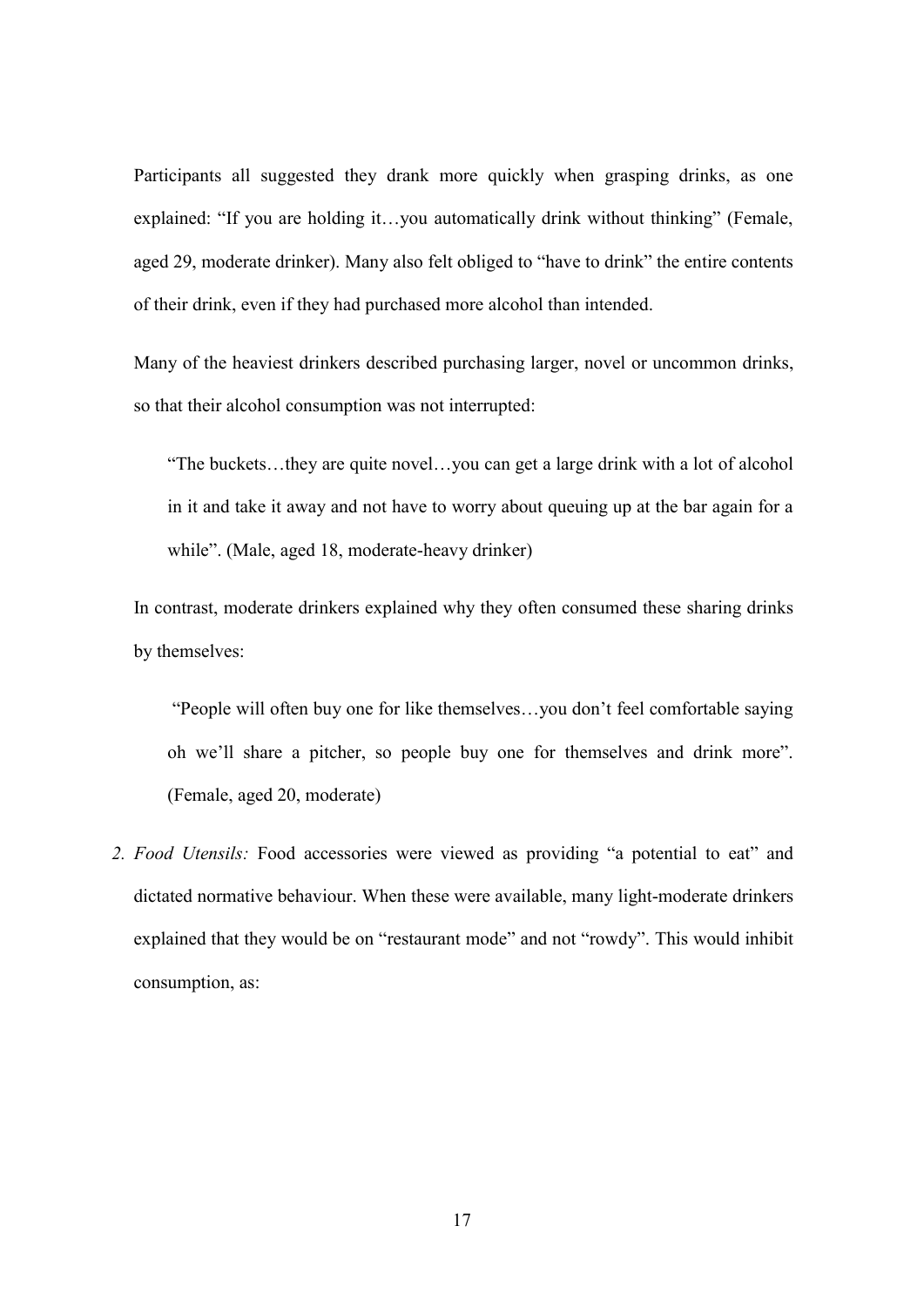"You're not immediately thinking of alcohol, you have to like actually request it…it's a lot more about the food as it is about the alcohol, alcohol comes second" (Female, aged 19, light-moderate drinker).

The influence of context on behaviour was also highlighted by another participant:

"In a restaurant where there are table settings and seating areas and knives and forks and place settings and stuff like that, you wouldn't necessarily get up on top of the table and start dancing 'cos it's not a normal thing to do in a restaurant, but you might, say if, in a club you, they do provide like podiums that you can jump up on and dance". (Female, aged 24, light drinker)

For many of the heaviest drinkers, alcohol consumption appeared to be a priority and non-canonical affordances were easily acted upon, by "using the food tables to sit at and drink" (Female, aged 21, moderate drinker). One participant explained:

"The tables are set up for eating. But not to the extent where you like… anyone can sit there even if you are there for a drink, it's just like in case food happens". (Female, aged 29, moderate drinker)

- (f) Listening to Sounds
- *1. Music:* Participants believed music "drew more people into the venue" (Male, aged 18, moderate-heavy drinker). Most participants "associated drinking with music" and explained "you'd probably drink more, because you wouldn't be talking". This did not appear to impede alcohol access as "the bar staff are quite used to listening to people shout orders" (Female, aged 21, moderate drinker).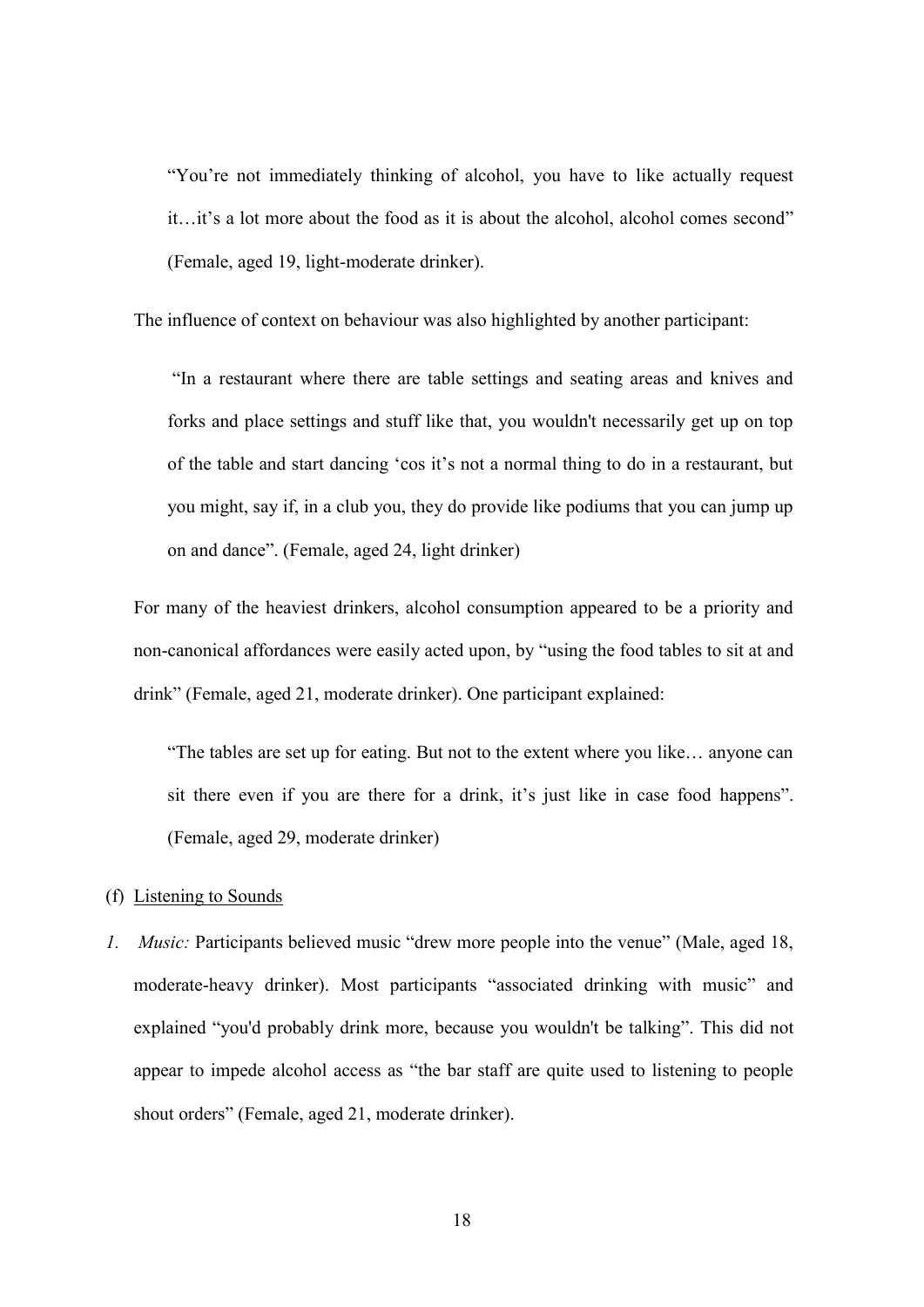#### (g) Playing on Objects

*1. Games:* As a distraction from drinking, many suggested games machines and pool tables inhibited consumption, particularly when requiring "skill" and "concentration". Only three moderate-heavy drinkers, one male and two female, described taking up these action opportunities. One explained:

"People get quite absorbed… I'd probably drink less…I'd be too focused on it…[but I would] stay for longer and try and win" (Female, aged 22, moderateheavy drinker)

These participants used their "spare change from buying a drink…then the winnings from that to buy another" (Female, aged 18, moderate-heavy drinker). They also preferred games machines situated near the bar with drinks holders, so they could "get another drink without spoiling your game" (Male, aged 18, moderate-heavy drinker).

#### (h) Putting on Objects

*1. Furniture:* Participants preferred to have the opportunity to put down drinks on nearby flat surfaces. Many distinguished different surface characteristics, as one explained high tables were only for placing drinks:

"I just think you don't ever eat food on a… like a high table…not comfortably anyway." (Female, aged 21, moderate drinker)

When appropriate putting surfaces were unavailable, participants were "less likely" to purchase drinks, consumed them "quickly" or left them "with friends". For most, this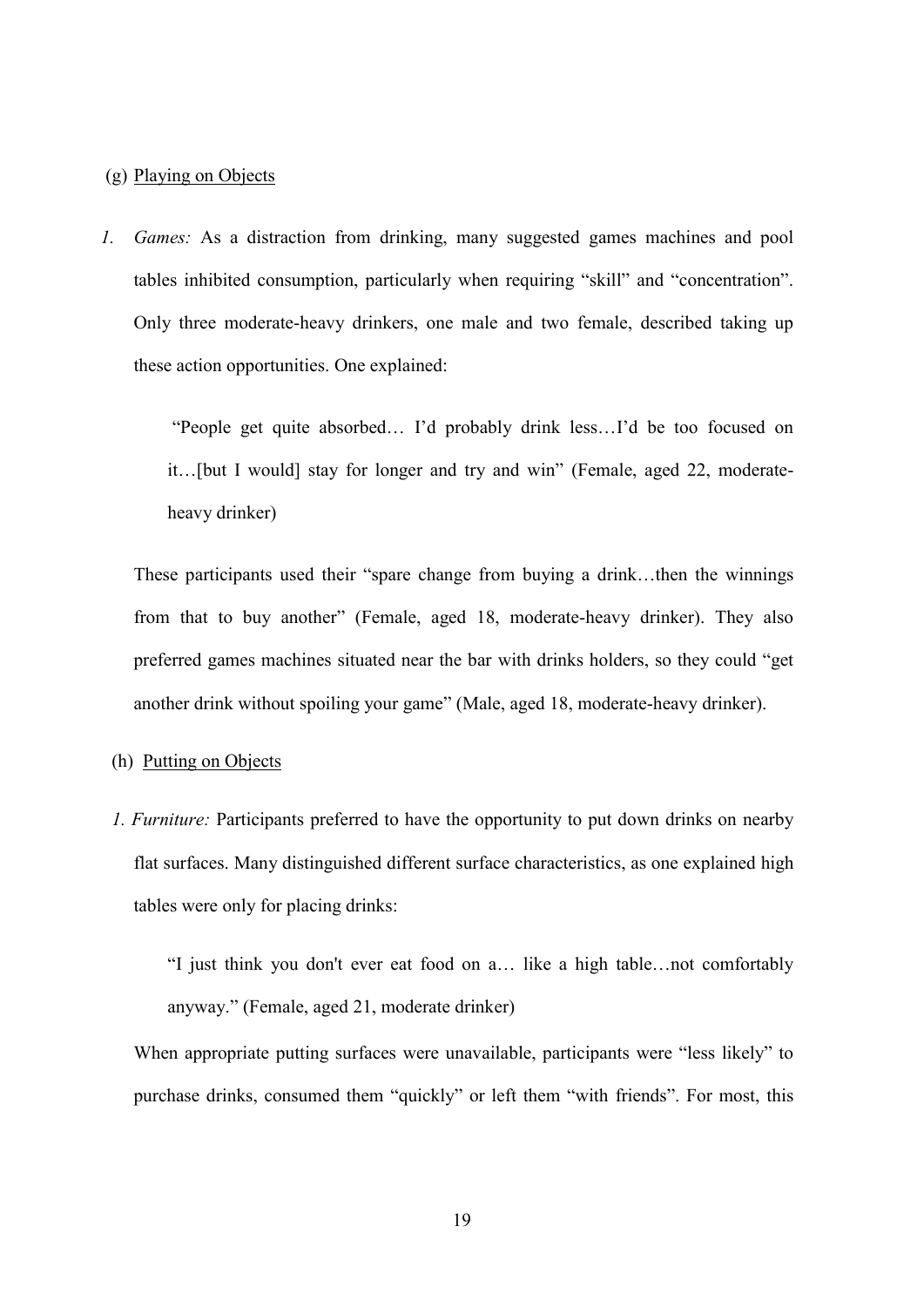was due to drinks being removed or spiking risks, as one explained "safety is a big thing for me" (Female, aged 19, light-moderate drinker) and another added: "you just don't know what might happen" (Female, aged 21, moderate drinker).

#### (i) Sitting on Objects

*1. Furniture:* All participants "would never stand if I could sit" (Female, aged 29, moderate drinker), as "it's not particularly comfortable to try and stand up [and drink]" (Female, aged 21, moderate drinker). Many preferred to effect sitting near the bar for "easy access to the alcohol" and contrasted "nice and comfortable" seats in public houses to "functional", "space saving" stools in bars and nightclubs.

In sparsely furnished environments "the people are kind of the organisation…they set up the room how they want", which left intoxicated individuals seeking alternative sitting opportunities, such as "lying in the middle, of like, on the floor" (Female, aged 21, moderate drinker). Many participants also described how they tended to "associate standing up drinking with drinking quite quickly…whereas if you can sit, you might drink quite a bit slower" (Female, aged 24, light drinker).

#### (j) Viewing Objects

*1. Advertisements and Promotions:* Most participants contrasted "colourful" and appealing visual alcohol displays, to "bland" soft drink displays. Additionally, many were surprised to see that "everywhere you look there's promotion of um alcoholic drinks, not any soft drinks" (Female, aged 20, moderate drinker) and that promotions were often for "high percentage alcohol beverages such as shots and spirits" (Male, aged 30,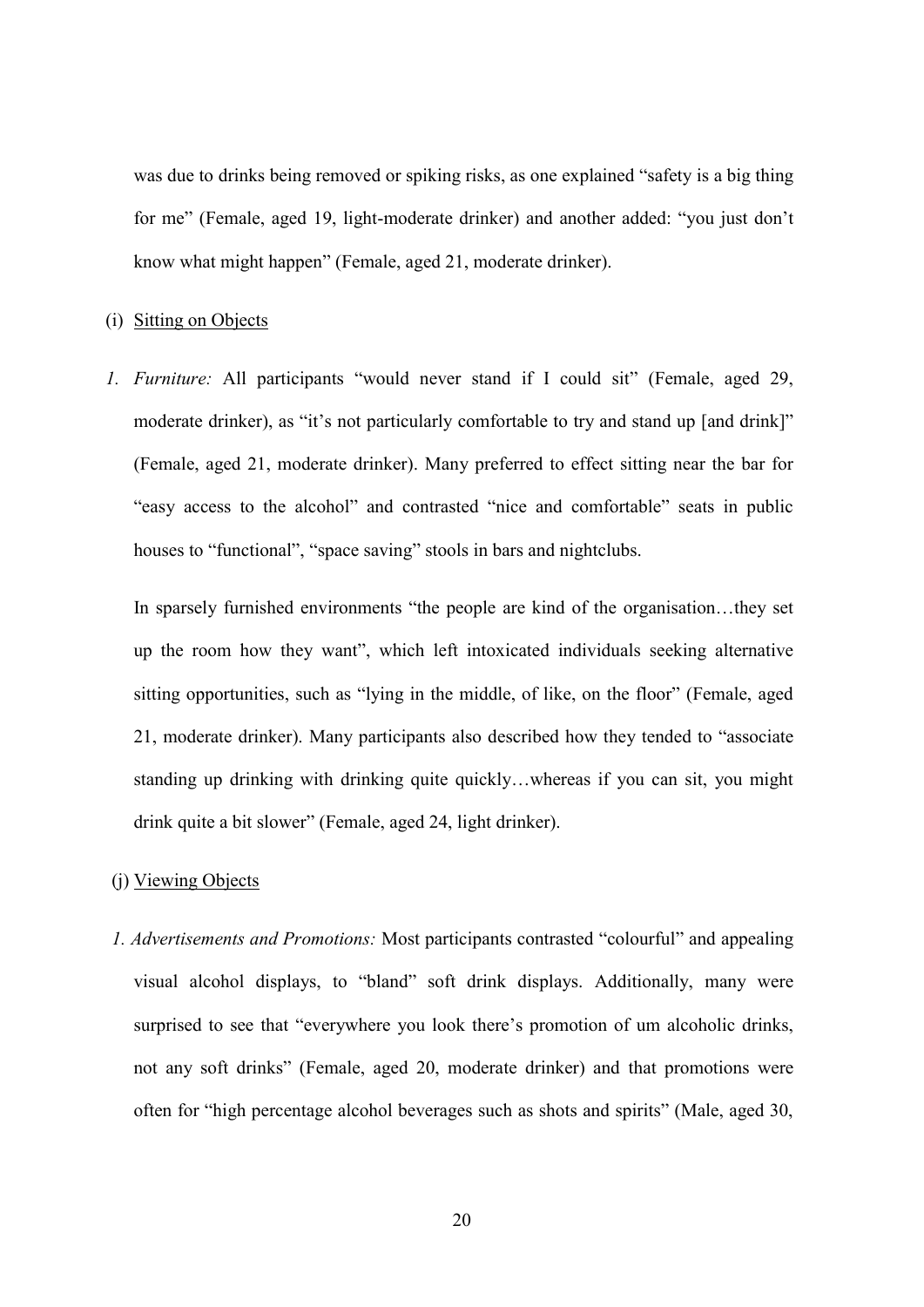moderate drinker). As young adults, many participants described how they "don't have as much money", which influenced what they purchased. One explained:

"Whatever they see is on offer they'll buy, whether they're really like keen on it or not". (Female, aged 20, moderate drinker)

"Happy hour" promotions were noticed by all participants. These time-specific displays promoting opportunities for "very cheap" and excessive consumption were often taken up "quickly" before they "ran out". In contrast, when promotions were available all night, this would:

"Slow people down a bit 'cos it's like, there's no rush…we don't need to hurry up and get it". (Female, aged 21, moderate drinker)

Many moderate-heavy drinkers noticed promotions and were "intrigued to try" novel drinks, even if they "haven't a clue what's in it" (Female, aged 18, moderate-heavy drinker). Younger participants also sought out these alcohol displays because they were "unsure what to purchase" or did not "wanna ask how much things are" (Female, aged 18, moderate-heavy drinker). This increased consumption, as promotions were often for larger drinks and "no one goes to a place and sets out to buy a fishbowl until you see an advert!" (Male, aged 18, moderate-heavy drinker). Point-of-sale promotions were effective, as another added:

"They're right in the way of the bar…you can't help but view them." (Male, aged 18, moderate-heavy drinker)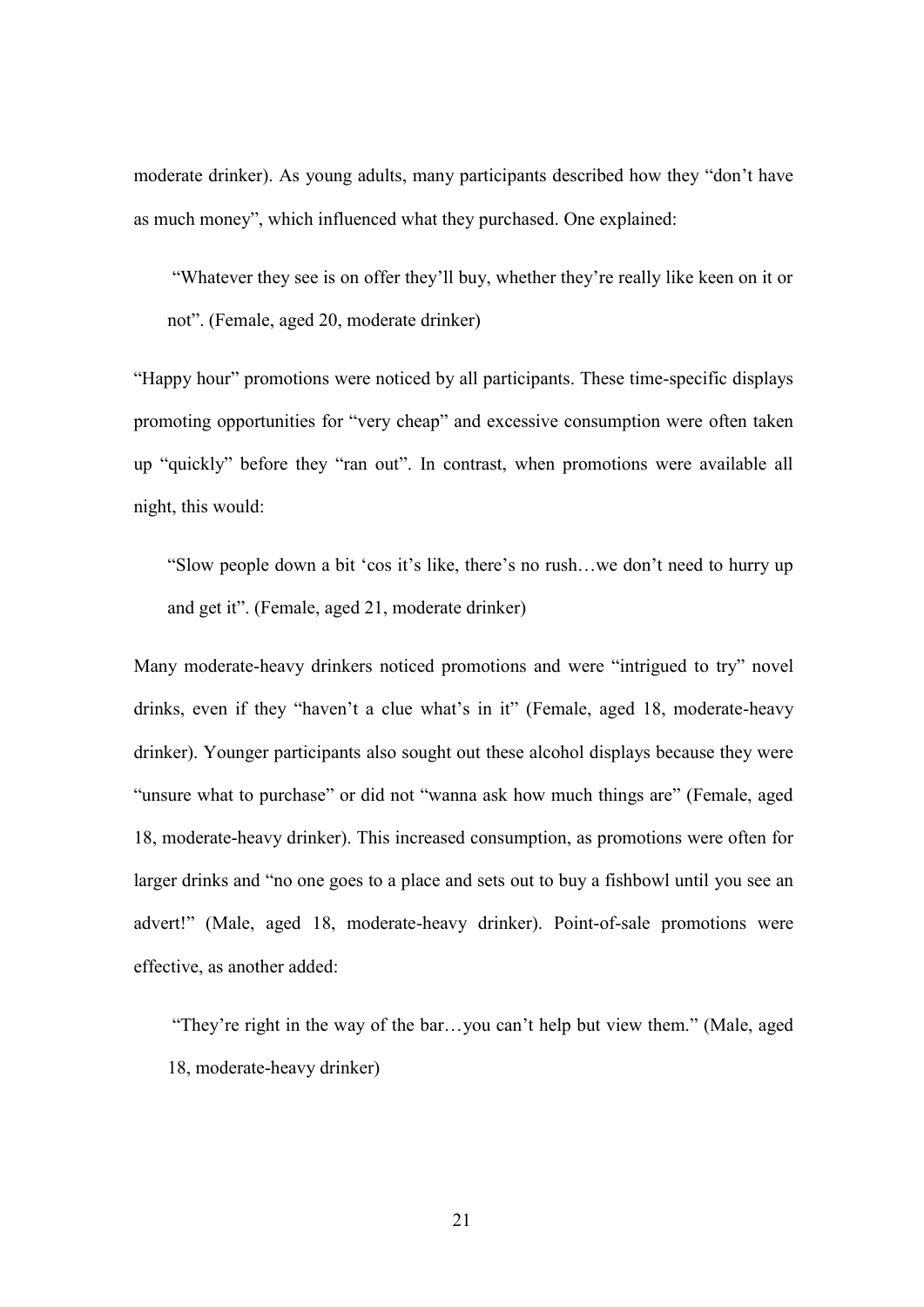*2. Entertainment Features:* Many participants described "avoiding" televised sports or films, but others associated it with increased consumption, as they are "absorbed by what was on the TV" and "distractedly just sip on their drinks" (Female, aged 18, light drinker). One explained:

"When the sports are on, people tend to um be there longer, drink more…get caught up in the sport and action…it encourages drinking". (Male, aged 30, moderate drinker)

- *3. Lighting:* Participants often contrasted "dimly lit" drinking premises with "well-lit" and "easy to find" bar areas. For many participants, lighting gave the "illusion that its night time", providing a "nightclub feel" and suggesting it is "acceptable to drink" (Female, aged 19, light-moderate drinker). Many described their preference for effecting drinking in dark, "anonymous" settings, where "people can't see you".
- *4. Premise Décor:* Participants were surprised at the quantity of "alcohol-related décor" in the scenes, such as vodka bottle-shaped lampshades, bottle-patterned wallpaper and beer-casket bar stools. One explained:

"Everything is telling you to drink, even the wallpaper…subliminal messaging or something...they want you to drink!" (Female, aged 21, moderate drinker)

These aspects may be more noticeable when congruent with drinks preference, as one explained:

"Jack Daniels…jumps out at me straightaway…because JDs my favourite drink". (Male, aged 30, moderate drinker)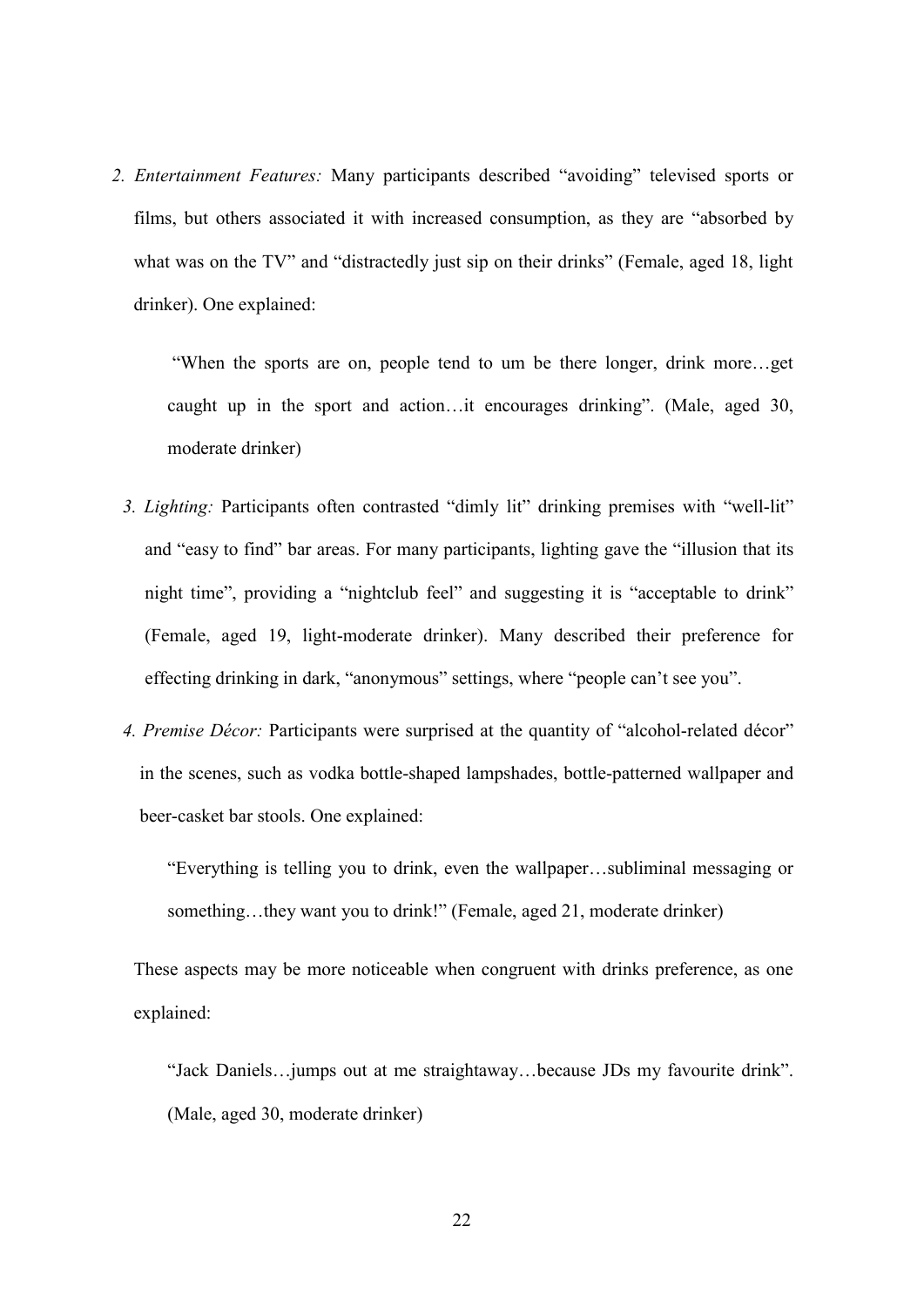Many participants were "inclined to drink something that's specific to the place you're at" (Male, aged 18, moderate-heavy drinker). For example, many associated "beer" with public houses, describing premises as "rustic", "wood", "old fashioned", "relaxed", "safe" and like "someone's house". These contexts led participants to act "how I would behave at home", as the décor depicted risky behaviour would not be tolerated.

In contrast, "sophisticated", "exclusive", "modern" bars and "tacky", "dingy", "functional" nightclubs were described as somewhere to "get drunk". Although participants preferred and regularly frequented these premise types, they were referred to as "crowded", with poor levels of cleanliness.

#### **4. Discussion**

Phenomenology is a viable approach for understanding how drinkers make sense of their lived drinking experiences [\(Good, 2007;](#page--1-23) [Heft, 2003\)](#page--1-4). Coding narratives in terms of affordances [\(Gibson, 1979\)](#page--1-13), occurrences and effectivities [\(Turvey et al., 1981\)](#page--1-14) highlights the function of alcogenic environments for drinking behaviour. Alcohol consumption was related to accessibility, communicating with others, consuming food, grasping items, furniture availability, watching or listening to entertainment, advertisement placement, premise décor and alternative action opportunities. This corroborates with observed alcohol-related affordances from our previous work [\(Hill,](#page--1-20)  [2014\)](#page--1-20), whilst providing additional support for contextual features which have previously been related, with mixed results, to hazardous alcohol consumption (e.g. [Babor et al., 2010;](#page--1-2) [Huckle et al., 2008;](#page--1-9) [Kypri et al., 2005;](#page--1-11) [Livingston, 2011;](#page--1-12) [Toomey et](#page--1-3)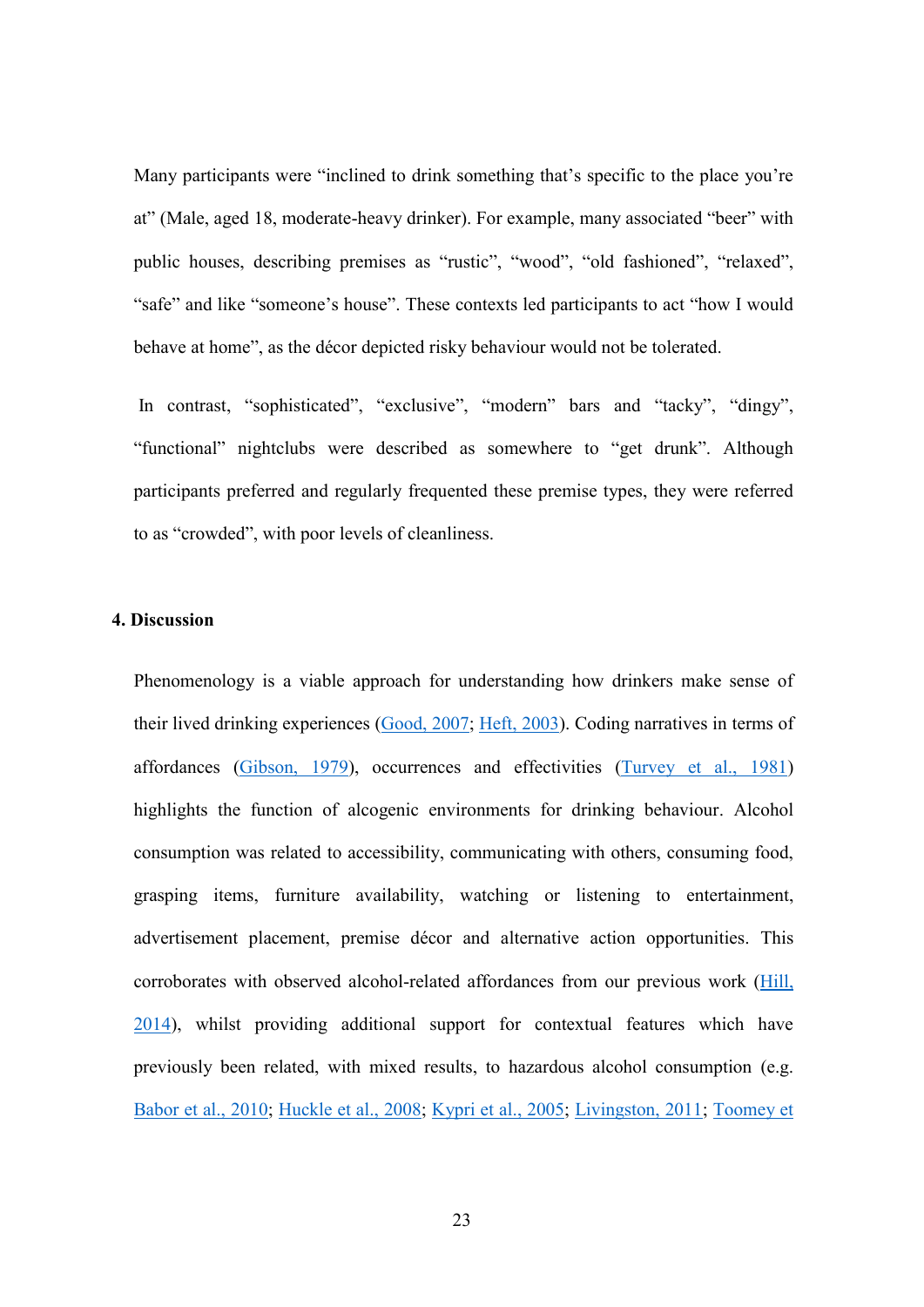[al., 2012\)](#page--1-3) and existing work on meaning making around alcohol and drinking cultures [\(de Visser & Smith, 2007;](#page--1-6) [Griffin et al., 2012;](#page--1-7) [Lyons et al., 2017;](#page--1-8) [Nicholls, 2012;](#page--1-9) [Room](#page--1-10)  [& Mäkelä, 2000\)](#page--1-10).

Findings illustrate the meaning that drinking contexts have for participants and their strong perceptions of what should be done within them, based on the situated, shared social knowing of object functions. This further suggests behaviour is regulated in relation to canonical affordances and that affordances have value for the social domain [\(Costall, 2012;](#page--1-17) [Lyons et al., 2017;](#page--1-8) [Marsh et al., 2009;](#page--1-18) [van Dijck, 2013\)](#page--1-19). For example, many felt unable to consume alcohol on tables with food utensils, or drink heavily around people eating. The mere presence of others also influenced alcohol consumption, for example, by providing opportunities to converse, or by determining the normative group consumption rate. This supports existing quantitative research which suggests group contexts increase alcohol consumption, as well as risk taking behaviour [\(Beck et al.,](#page--1-25)  [2008;](#page--1-25) [Erskine-Shaw, Monk, Qureshi, & Heim\)](#page--1-26). Importantly, younger and inexperienced drinkers relied on these interactions with peers or bar staff when making their drinks choices, which is likely to increase their risk of hazardous drinking and related harms [\(Thompson & Huynh, 2017\)](#page--1-20).

Participants found the study interesting and had not considered these environments in this way before, insisting they would avoid these influences in the future. While this suggests drinking contexts may influence behaviour without drinkers' knowledge and that highlighting occurrences might reduce problematic consumption, it is unlikely to be permanent. Instead, a focus should be on addressing these functional aspects through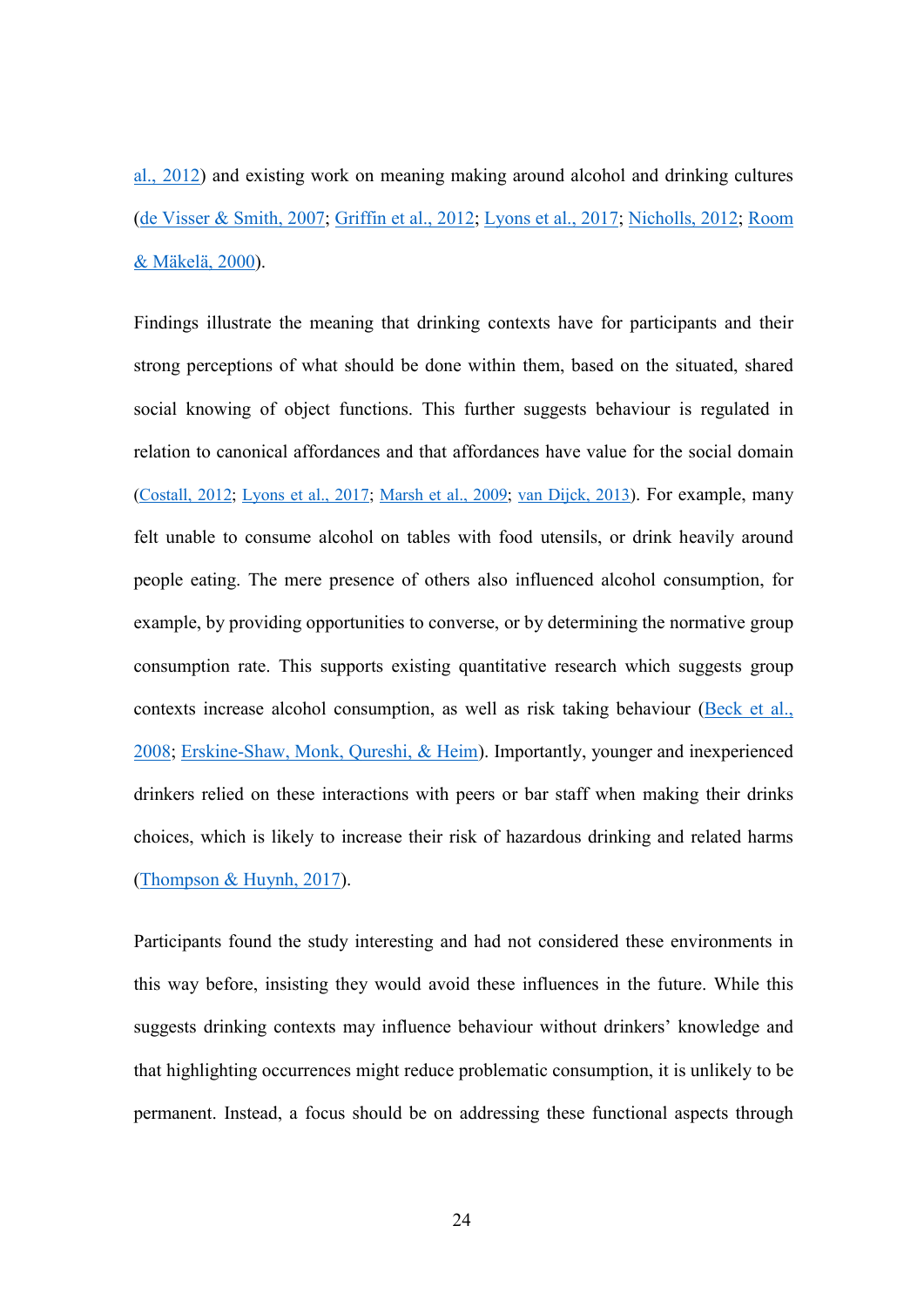licensing regulations, patron-centred staff training, providing alternative action opportunities and monitoring point-of-sale promotions. While proprietor uptake, cost implications and addressing off-premise factors such as 'pre-loading' remains challenging, such changes could reduce problematic consumption. Additionally, this research suggests frequently seen health messages and regulation signs go unnoticed, whereas eye-catching alcohol-related promotions are actively sought by drinkers. This aligns with a growing literature which suggests that responsible drinking messages do not have the desired effect on consumption and are often not attended to [\(Kersbergen &](#page--1-4)  [Field, 2017;](#page--1-4) [Monk, Westwood, Heim, & Qureshi, 2017\)](#page--1-3).

There are limitations to this work, for example, the use of a Participant Panel led to the predominantly female sample. While this provides only one perspective on the identified alcohol-related affordances, young women's increasing alcohol consumption is a public health concern [\(Burns, 2010;](#page--1-27) [Iwamoto, Corbin, Takamatsu, & Castellanos,](#page--1-28)  [2018;](#page--1-28) [Keyes, Grant, & Hasin, 2008\)](#page--1-29). In addition to this, the current study focused exclusively on the experiences of young student drinkers, but it is possible that identified affordances may be different for older drinkers and for non-students. Participants also perceived photographic representations, which required reflection rather than interpretations of first-hand experiences. However, Gibson [\(1954\)](#page--1-4) suggests that, "a faithful picture is a…surface processed in such a way that it reflects or transmits a sheaf of light-rays to a given point which is the same as would the sheaf of rays from the original to that point" (p.14). Therefore, if the physical and psychological worlds are mutually connected, as Gibson [\(1966\)](#page--1-20) and other ecological psychologists suggest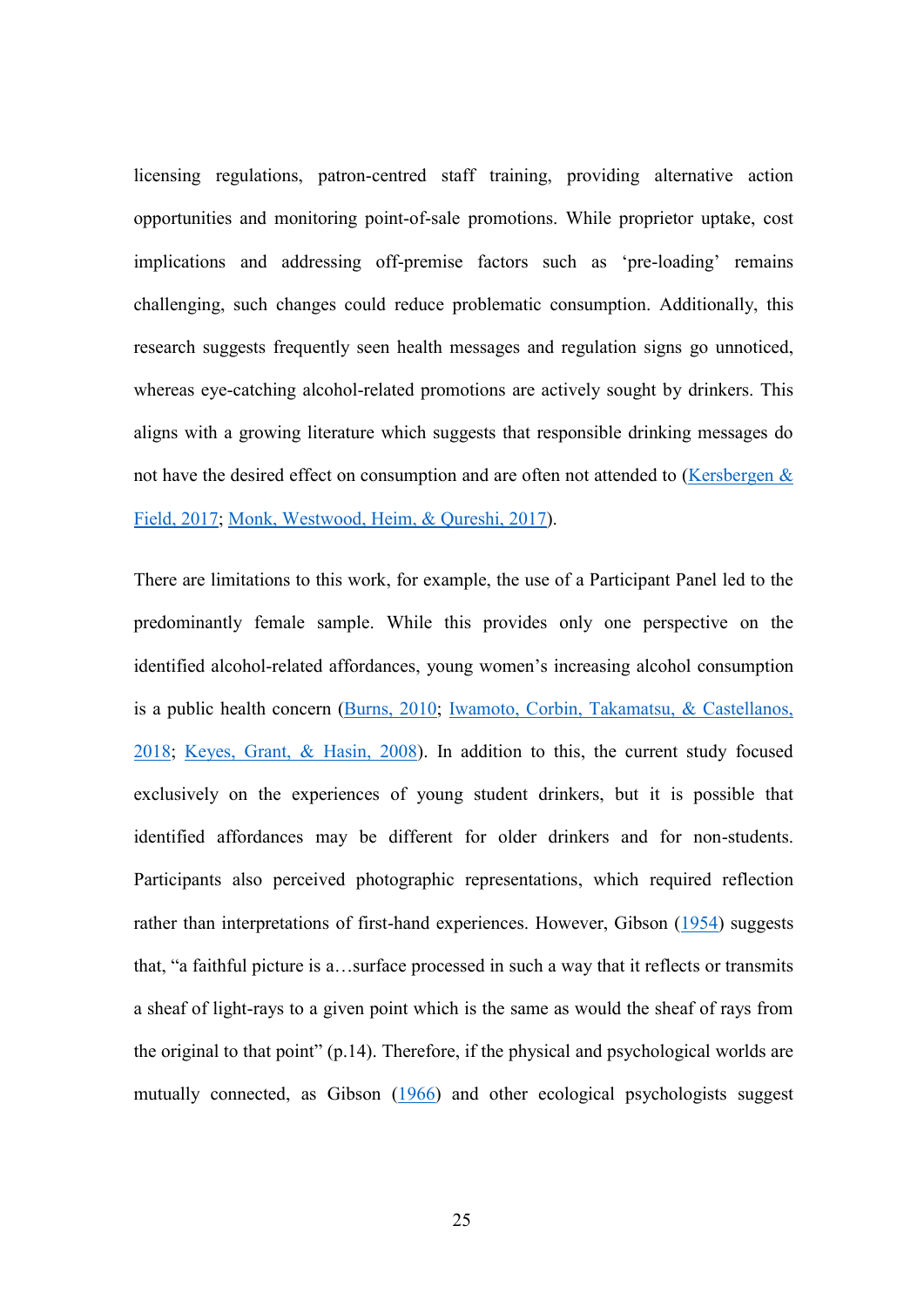[\(Good, 2007\)](#page--1-23), accessing subjectivity in this way is both current and immediate, as participants made sense of their lived drinking experiences during the interview setting.

#### **5. Conclusions**

Taking a first-person, phenomenological approach reveals how individual drinkers make sense of the functional properties of their alcogenic environments, in relation to their own drinking behaviour. Identified alcohol-related affordances and occurrences which appear to restrict or promote alcohol consumption opportunities could be used to prevent problematic consumption and merit further study.

**Acknowledgments:** This work was supported by The Oxford Brookes Doctoral Training Programme Studentship in Children and Young People.

**Declaration of Interest:** The authors report no conflicts of interest.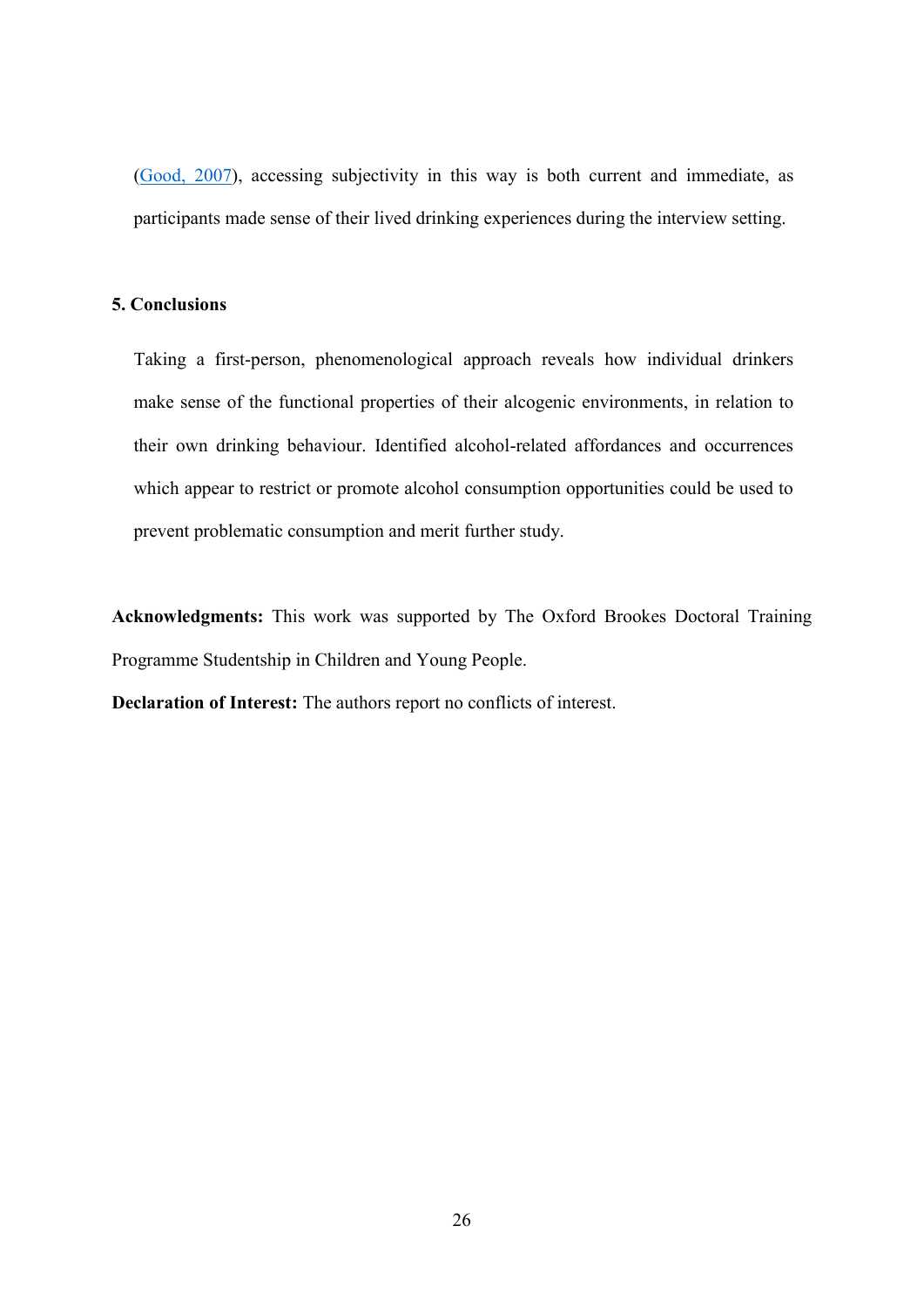#### **References**

- Babor, T. F., Caetano, R., Casswell, S., Edwards, G., Giesbrecht, N., Graham, K., . . . Rossow, I. (2010). *Alcohol: No ordinary commodity: Research and Public Policy* (2 ed.). Oxford: Oxford University Press.
- Beck, K. H., Arria, A. M., Caldeira, K. M., Vincent, K. B., O'Grady, K. E., & Wish, E. D. (2008). Social Context of Drinking and Alcohol Problems Among College Students. *American journal of health behavior, 32*(4), 420-430. doi: 10.5555/ajhb.2008.32.4.420
- Burns, L. (2010). Editorial–Drinking and women's health: Time for action. *Addiction Research & Theory, 18*(2), 119-121. doi: 10.3109/16066350903569656
- Costall, A. (2012). Canonical Affordances in Context. *Avant, 3*(2), 85-93.
- de Visser, R. O., & Smith, J. A. (2007). Alcohol consumption and masculine identity among young men. *Psychology & Health, 22*(5), 595-614. doi: 10.1080/14768320600941772
- Erskine-Shaw, M., Monk, R. L., Qureshi, A. W., & Heim, D. The influence of groups and alcohol consumption on individual risk-taking. *Drug & Alcohol Dependence, 179*, 341-346. doi: 10.1016/j.drugalcdep.2017.07.032
- Fishbein, M., & Ajzen, I. (1975). *Belief, Attitude, Intention, and Behavior: An Introduction to Theory and Research*. Reading, MA: Addison-Wesley.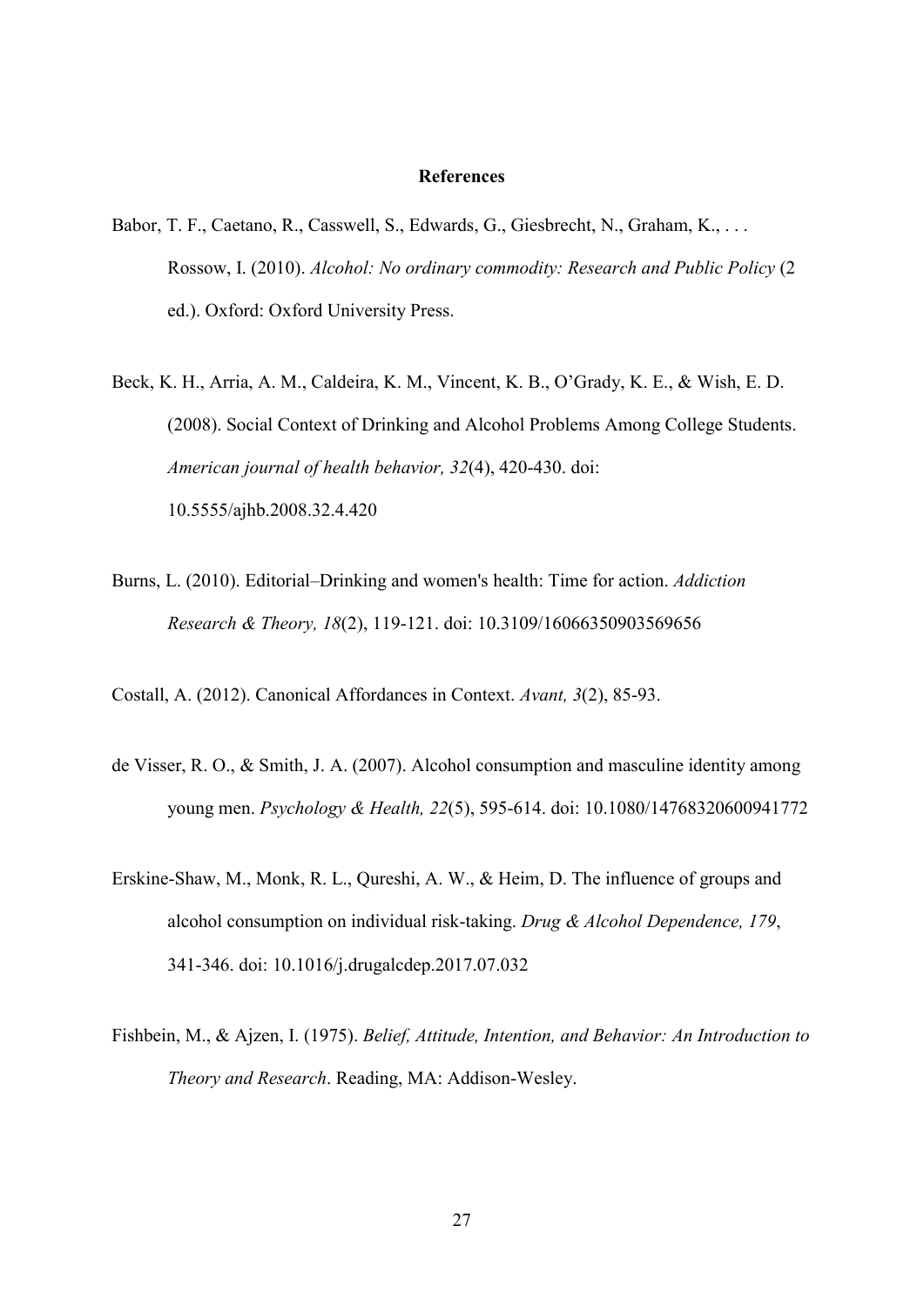- Gibson, J. J. (1954). A Theory of Pictorial Perception. *Audio - Visual Communication Review, 1*, 3-23.
- Gibson, J. J. (1966). *The senses considered as perceptual systems*. Boston: Houghton Mifflin.
- Gibson, J. J. (1979). *The Ecological Approach to Visual Perception*. Boston: Houghton Mifflin.
- Good, J. M. M. (2007). The Affordances for Social Psychology of the Ecological Approach to Social Knowing. *Theory & Psychology, 17*(2), 265-295. doi: 10.1177/0959354307075046
- Griffin, C., Szmigin, I., Bengry-Howell, A., Hackley, C., & Mistral, W. (2012). Inhabiting the contradictions: Hypersexual femininity and the culture of intoxication among young women in the UK. *Feminism & Psychology, 23*(2), 184-206. doi: 10.1177/0959353512468860
- Heft, H. (1988). Affordances of children's environments: A functional approach to environmental description. *Children's Environments Quarterly, 5*(3), 29-37.
- Heft, H. (2001). *Ecological psychology in context: James Gibson, Roger Barker, and the legacy of William James's radical empiricism*. Lawrence Erlbaum Associates, Inc.: Mahwah, NJ.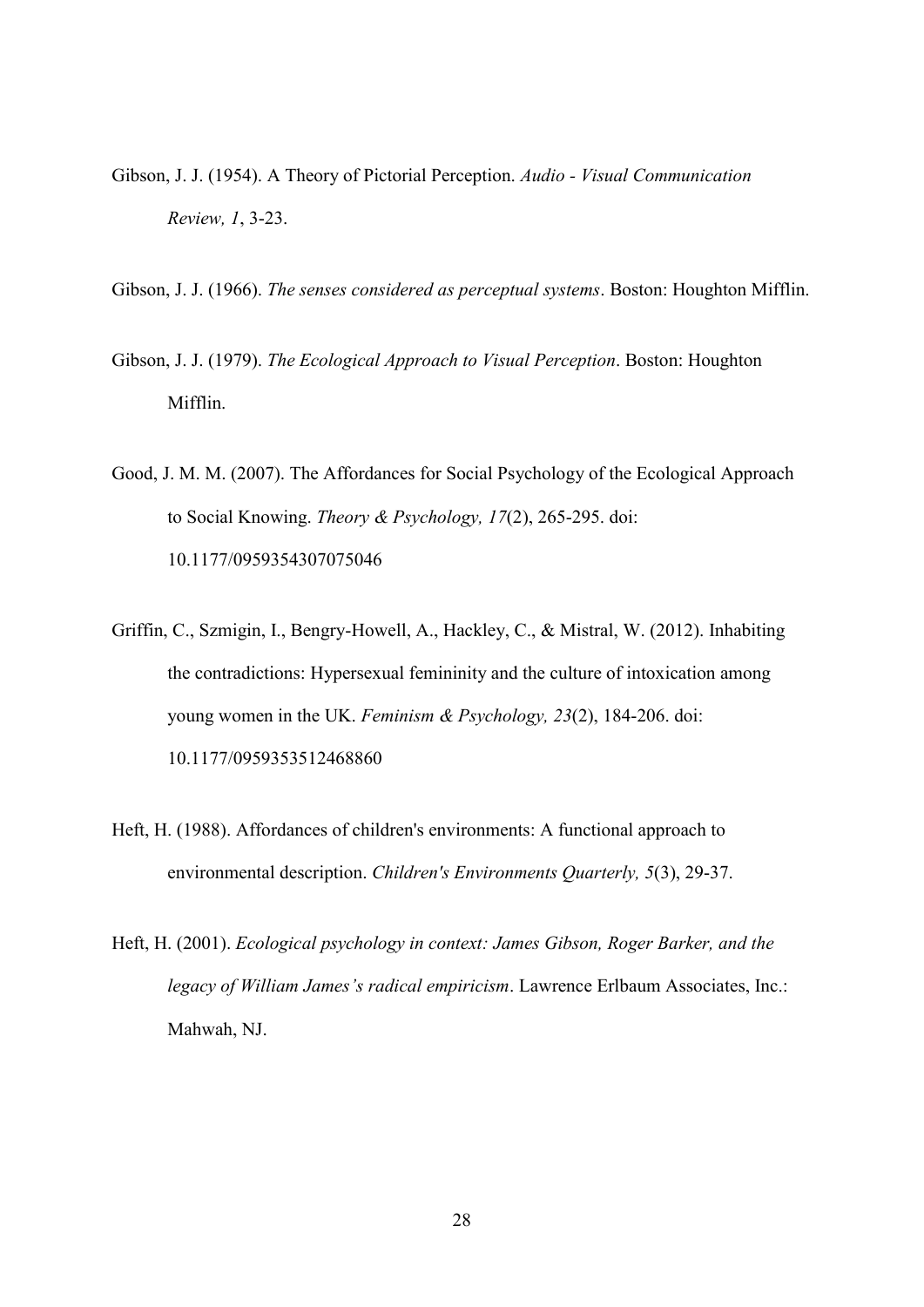- Heft, H. (2003). Affordances, Dynamic Experience and the Challenge of Reification. *Ecological Psychology, 15*, 149-180. doi: 10.1207/S15326969ECO1502\_4.
- Hill, K. M. (2014). *Understanding Drinking Behaviour: Affordances and an Ecological Approach to Cognition.* (Doctor of Philosophy), Oxford Brookes University, [Unpublished Doctoral Thesis].
- Hill, K. M., Pilling, M., & Foxcroft, D. R. (2017). Alcohol-related affordances and group subjectivities: A Q-Methodology study. *Drugs: Education, prevention and Policy*, 1- 10. doi: 10.1080/09687637.2017.1284762
- Huckle, T., Huakau, J., Sweetsur, P., Huisman, O., & Casswell, S. (2008). Density of alcohol outlets and teenage drinking: living in an alcogenic environment is associated with higher consumption in a metropolitan setting. *Addiction, 103*(10), 1614-1621. doi: 10.1111/j.1360-0443.2008.02318.x
- Husserl, E. (1970). *The idea of phenemenology* (W. Alston & G. Nakhnikan, Trans.). The Hague, The Netherlands: Nijhoff.
- Iwamoto, D. K., Corbin, W., Takamatsu, S., & Castellanos, J. (2018). The association between multidimensional feminine norms, binge drinking and alcohol-related problems among young adult college women. *Addict Behav, 76*, 243-249. doi: <http://dx.doi.org/10.1016/j.addbeh.2017.08.016>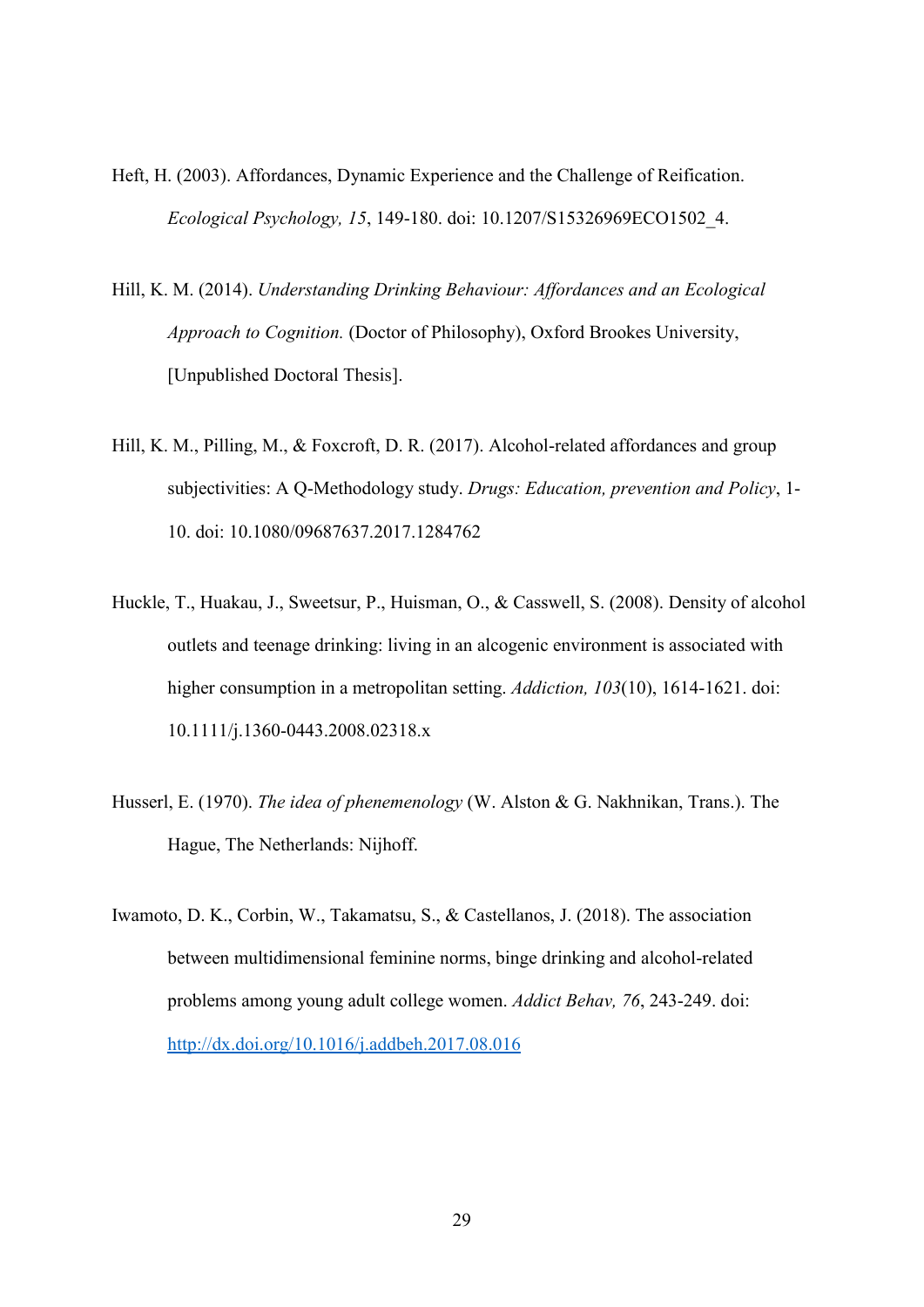- Kersbergen, I., & Field, M. (2017). Visual attention to alcohol cues and responsible drinking statements within alcohol advertisements and public health campaigns: Relationships with drinking intentions and alcohol consumption in the laboratory. *Psychology of Addictive Behaviors, 31*(4), 435-446. doi: 10.1037/adb0000284
- Keyes, K. M., Grant, B. F., & Hasin, D. S. (2008). Evidence for a closing gender gap in alcohol use, abuse, and dependence in the United States population. *Drug and Alcohol Dependence, 93*(1), 21-29. doi:<http://dx.doi.org/10.1016/j.drugalcdep.2007.08.017>
- Kypri, K. Y. P., Cronin, M., & Wright, C. S. (2005). Do university students drink more hazardously than their non-student peers? *Addiction, 100*(5), 713-714. doi: 10.1111/j.1360-0443.2005.01116.x
- Livingston, M. (2011). Alcohol outlet density and harm: comparing the impacts on violence and chronic harms. *Drug and Alcohol Review, 30*(5), 515-523.
- Lyons, A. C., McCreanor, T., Goodwin, I., & Barnes, H. M. (2017). *Youth Drinking Cultures in a Digital World: Alcohol, Social Media and Cultures of Intoxication*. Abingdon: Routledge: Taylor and Francis Group.
- Marsh, K. L., Richardson, M. J., & Schmidt, R. C. (2009). Social Connection Through Joint Action and Interpersonal Coordination. *Topics in Cognitive Science, 1*(2), 320-339. doi: 10.1111/j.1756-8765.2009.01022.x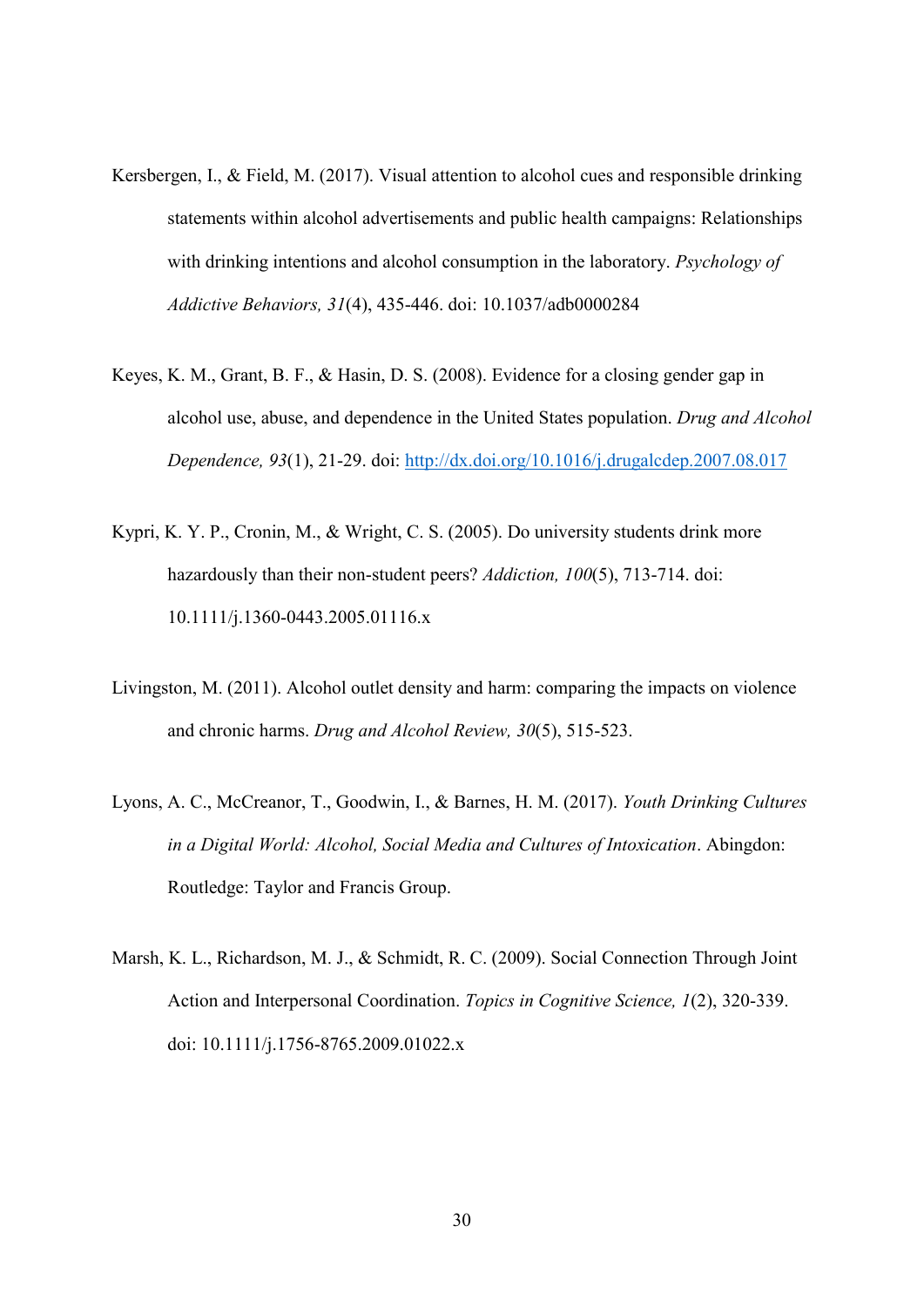- Marteau, T. M., Ogilvie, D., Roland, M., Suhrcke, M., & Kelly, M. P. (2011). Judging nudging: Can nudging improve population health? *British Medical Journal, 342*(d228), 263-265.
- Merleau-Ponty, M. (1945). *Phenomenology of Perception* (C. Smith, Trans.). London and New York: Routledge Classics.
- Monk, R. L., Westwood, J., Heim, D., & Qureshi, A. W. (2017). The effect of pictorial content on attention levels and alcohol-related beliefs: An eye-tracking study. *Journal of Applied Social Psychology, 47*(3), 158-164. doi: 10.1111/jasp.12432
- Nicholls, J. (2012). Time for reform? Alcohol policy and cultural change in England since 2000. *British Politics, 7*(3), 250-271. doi: 10.1057/bp.2012.7

Office for National Statistics. (2017). *Statistics on Alcohol, England, 2017*.

- Room, R., & Mäkelä, K. (2000). Typologies of the cultural position of drinking. *Journal of Studies on Alcohol, 61*(3), 475-483. doi: 10.15288/jsa.2000.61.475
- Smith, J. A. (1995). Semi-structured interviewing and qualitative analysis. In J. A. Smith, R. Harre, & L. v. Langenhove (Eds.), *Rethinking methods in psychology*. London: Sage.
- Smith, J. A., Jarman, M., & Osborn, M. (1999). Doing interpretative phenomenological analysis. In M. Murray & K. Chamberlain (Eds.), *Qualitative Health Psychology: Theories and Methods* (pp. 218-240). London: Sage Publications.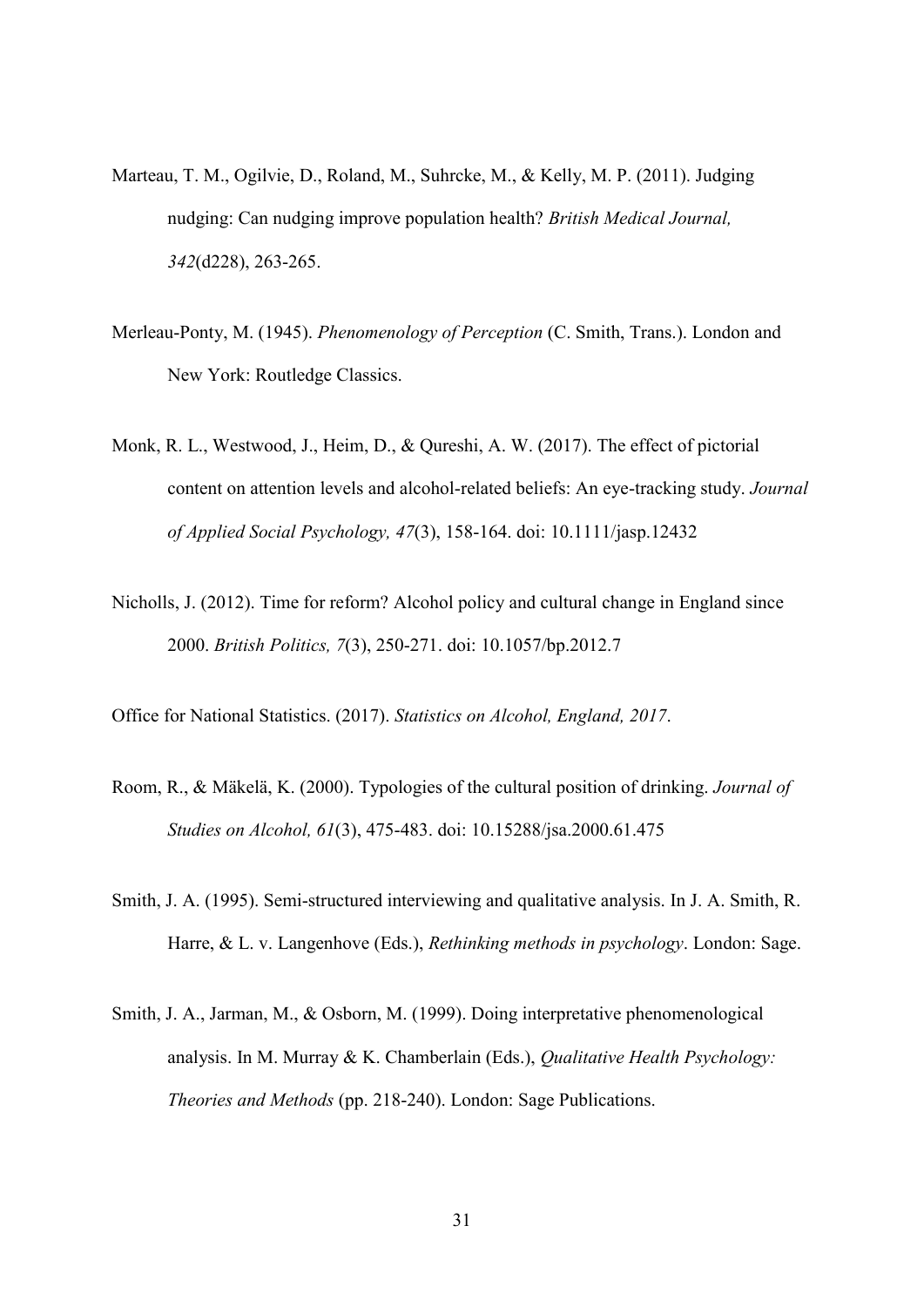- Sniehotta, F., Presseau, J., & Araújo-Soares, V. (2014). Time to retire the theory of planned behaviour. *Health Psychology Review, 8*(1), 1-7.
- Thompson, K. M., & Huynh, C. (2017). Alone and at risk: A statistical profile of alcoholrelated college student deaths. *Journal of Substance Use*, 1-6. doi: 10.1080/14659891.2016.1271032
- Toomey, T. L., Erickson, D. J., Carlin, B. P., Lenk, K. M., Quick, H. S., Jones, A. M., & Harwood, E. M. (2012). The Association Between Density of Alcohol Establishments and Violent Crime Within Urban Neighbourhoods. *Alcoholism: Clinical and Experimental Research, 36*(8), 1468-1473.
- Turvey, M. T., Shaw, R. E., Reed, E. S., & Mace, W. M. (1981). Ecological laws of perceiving and acting: In reply to Fodor and Pylyshyn. *Cognition, 9*, 237-304.
- van Dijck, J. (2013). *The Culture of Connectivity: A Critical History of Social Media*. Oxford: Oxford Unviersity Press.
- Webb, T. L., & Sheeran, P. (2006). Does changing behavioural intentions engender behavior change? A meta-analysis of the experimental evidence. *Psychological Bulletin, 132*, 249-268.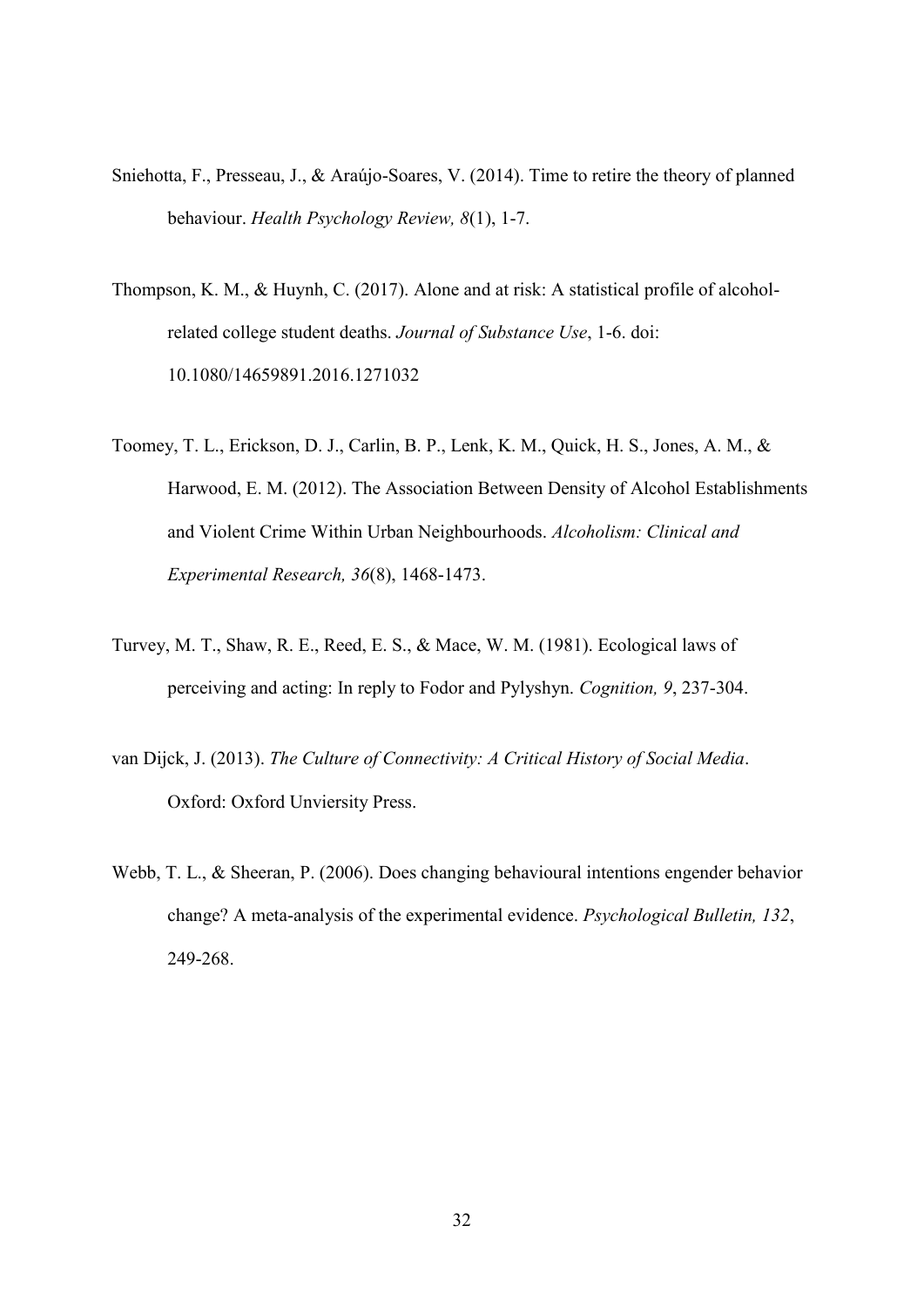# **Appendices**

Table 1: A Functional Taxonomy of Alcogenic Environments

| <b>Theme</b>          | <b>Sub-Theme</b>   | <b>Definition</b>         |
|-----------------------|--------------------|---------------------------|
| (canonical            |                    |                           |
| affordance)           |                    |                           |
| (a) Accessing Alcohol | 1.<br>Bar          | Features of the bar area. |
| (access-able).        | Characteristics.   |                           |
|                       | Location.<br>2.    | Geographical spread of    |
|                       |                    | premises.                 |
|                       | Regulations.<br>3. | Visual regulation signs   |
|                       |                    | and enforcers.            |
|                       | Time.<br>4.        | The time of day.          |
|                       |                    | The opportunity to        |
|                       |                    | access alcohol.           |
| (b) Communicating     | Bar Staff.<br>1.   | Communicating with bar    |
| with Others           |                    | staff.                    |
| (Communicate-         | 2. Other Patrons.  | Communicating with        |
| with-able).           |                    | other patrons.            |
|                       | 3.<br>Patron       | Characteristics of other  |
|                       | Characteristics.   | patrons.                  |
|                       |                    | The opportunity to        |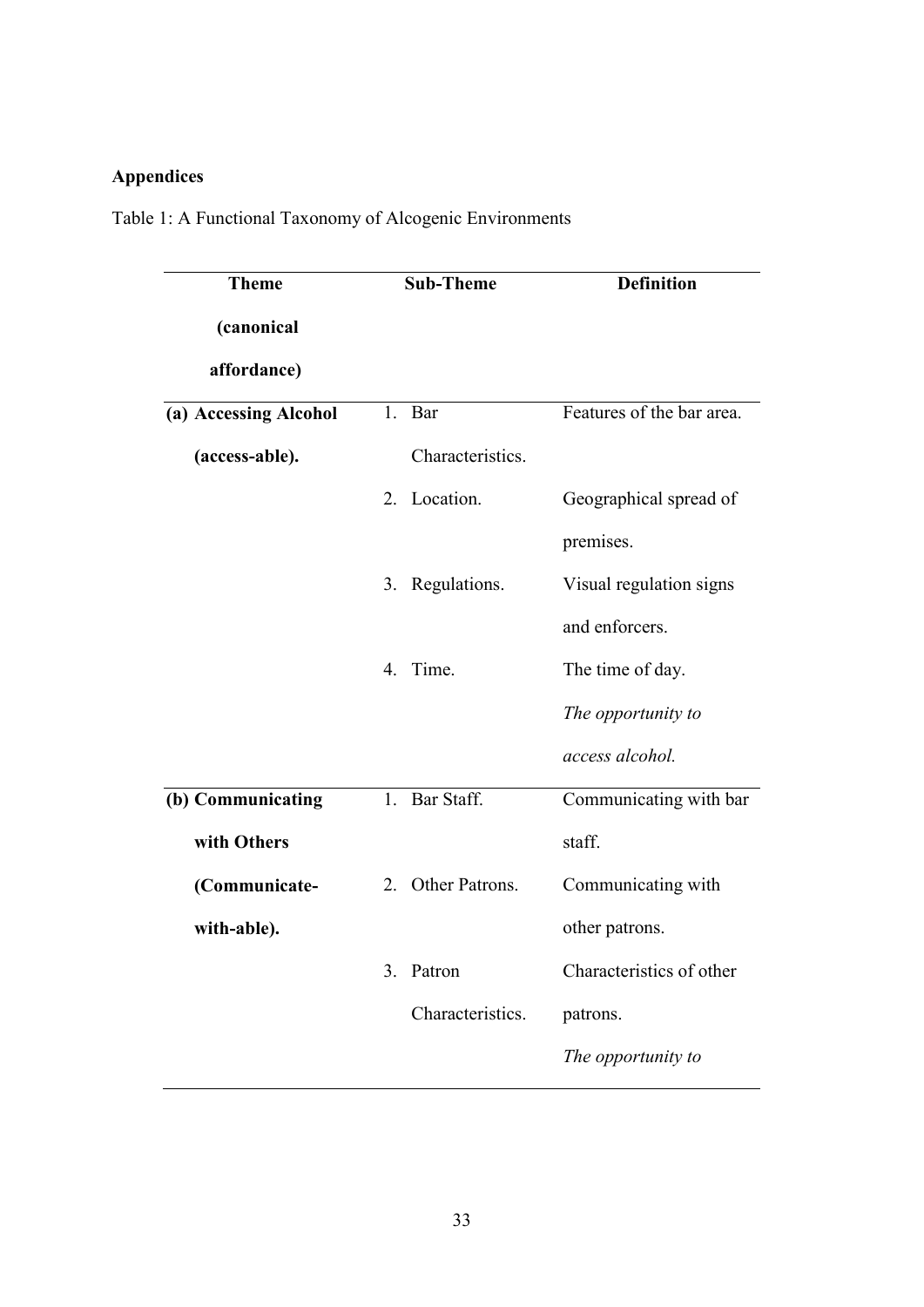|                |                         |    |                   | communicate with          |
|----------------|-------------------------|----|-------------------|---------------------------|
|                |                         |    |                   | others.                   |
|                | (c) Consuming Food      |    | 1. Drinks         | Availability of drink to  |
|                | and Drink               |    | Consumption and   | consume.                  |
|                | (Consume-able).         |    | Availability.     | Availability of food to   |
|                |                         | 2. | Food              | consume.                  |
|                |                         |    | Consumption and   | The opportunity to        |
|                |                         |    | Availability.     | consume items.            |
|                | (d) Dancing to Music    | 1. | Music.            | The opportunity to dance  |
|                | (Dance-to-able).        |    |                   | to music.                 |
|                |                         |    |                   |                           |
|                | (e) Grasping Objects    | 1. | <b>Drinks</b>     | Grasping drinks utensils. |
|                | (Grasp-able).           |    | Containers.       | Grasping food utensils.   |
|                |                         |    | 2. Food Utensils. | The opportunity to grasp  |
|                |                         |    |                   | objects.                  |
|                | (f) Listening to Sounds |    | 1. Music.         | The opportunity to listen |
|                | (Listen-to-able).       |    |                   | to sounds.                |
| (g) Playing on |                         |    | 1. Games.         | The opportunity to play   |
| Objects        |                         |    |                   | on objects.               |
|                | (Play-on-able).         |    |                   |                           |
|                | (h) Putting on Objects  | 1. | Furniture.        | The opportunity to put    |
|                | (Put-on-able).          |    |                   | objects.                  |